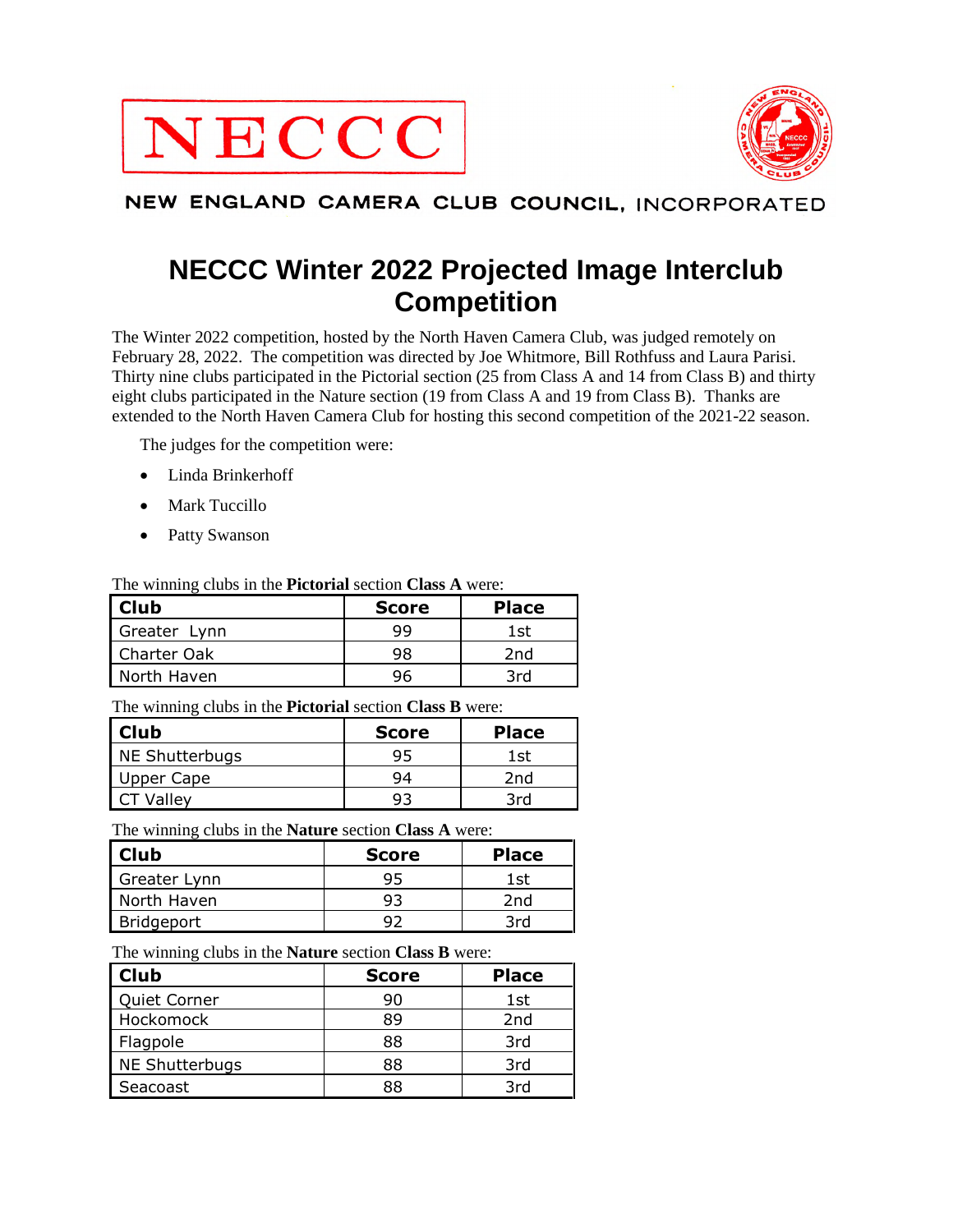The award winning photographs for the four sections were:

#### **Pictorial Class A**:

| <b>Club Name</b>    | <b>Maker</b>  | Title                           | <b>Score</b> | Award |
|---------------------|---------------|---------------------------------|--------------|-------|
| <b>Charter Oak</b>  | Hastings, Pam | <b>Fly Swatter</b>              | -27          | 1st   |
| <b>Charter Oak</b>  | Silk. Steve   | One Morning On The Ligurian Sea | 27           | 1st   |
| Photo Society of RI | Zuzarte, Karl | Icecave                         | 26           | 3rd   |

#### **Pictorial Class B**:

| <b>Club Name</b>  | <b>Maker</b>      | <b>Title</b>              | <b>Score</b> | Award           |
|-------------------|-------------------|---------------------------|--------------|-----------------|
| Upper Cape        | Sykes, Dorene     | My Secret Place           | 26           | 1st             |
| NE Shutterbugs    | Brusa, Lee        | Sunrise Arcadia           | 25           | 2 <sub>nd</sub> |
| <b>CT Valley</b>  | McCaffrey, Edward | Lunch Time                | 25           | 2 <sub>nd</sub> |
| <b>Fall River</b> | Wilson, Andy      | <b>Winter Peacock</b>     | 25           | 2 <sub>nd</sub> |
| Eastern Maine     | Woodworth, Diane  | <b>Gathering of Ships</b> | 25           | 2 <sub>nd</sub> |

#### **Nature Class A**:

| <b>Club Name</b>            | <b>Maker</b>      | <b>Title</b>                       | <b>Score</b> | Award |
|-----------------------------|-------------------|------------------------------------|--------------|-------|
| <b>Stony Brook</b>          | Fitzgerald, Karen | <b>Barred With Snake Lunch</b>     | 27           | 1st   |
|                             |                   | <b>Black Crowned With Catch Of</b> |              |       |
| Central NE                  | Christoph, Peter  | The Day                            | 26           | 2nd   |
| <b>Boston</b>               | Abramov, Ron      | <b>Mating Terns</b>                | 25           | 3rd   |
| Greater Lynn                | Comppen, Karen    | Samburu Leopard                    | 25           | 3rd   |
| Nashoba Valley              | Kay, James        | Japanese Beetles Mating            | 25           | 3rd   |
| Assabet Valley              | Mathieson, Todd   | Red Fox In Grass                   | 25           | 3rd   |
| <b>Cape Cod Viewfinders</b> | Rolf, Jon         | <b>Chestnut Breasted Coronet</b>   | 25           | 3rd   |
| <b>Bridgeport</b>           | Smith, Terri      | See You                            | 25           | 3rd   |
| Springfield                 | Stratton, Tom     | Coyote Portrait                    | 25           | 3rd   |
| North Haven                 | Whitmore, Joe     | Catch Of The Day                   | 25           | 3rd   |

#### **Nature Class B**:

| <b>Club Name</b>       | <b>Maker</b>     | <b>Title</b>         | <b>Score</b> | Award |
|------------------------|------------------|----------------------|--------------|-------|
| <b>Quiet Corner</b>    | Hyatt, Drew      | <b>Malibu Sunset</b> | 26           | 1st   |
| Cape Cod Art Center CC | Newlin, Susan    | Sharing A Morsel     | 25           | 2nd   |
| Hockomock              | Creswick, Bernie | Splish Splash        | 24           | 3rd   |
| <b>Eastern Maine</b>   | Hartt, Mary      | Hungry Egret         | 24           | 3rd   |
| <b>Whaling City</b>    | Joseph, Marjorie | Lemur Portrait       | 24           | 3rd   |
| <b>Quiet Corner</b>    | Silsbee, David   | Dinner Time          | 24           | 3rd   |

All tied photographs will receive the same score and ribbon.

This report will be posted on the NECCC web site. All winning and HM images, if not already posted, will soon appear on the NECCC web site as well. Please share that information with your club members, particularly those who ask what types of photographs win. These galleries provide your members, particularly the newer members, with great examples of good photography from which they can learn.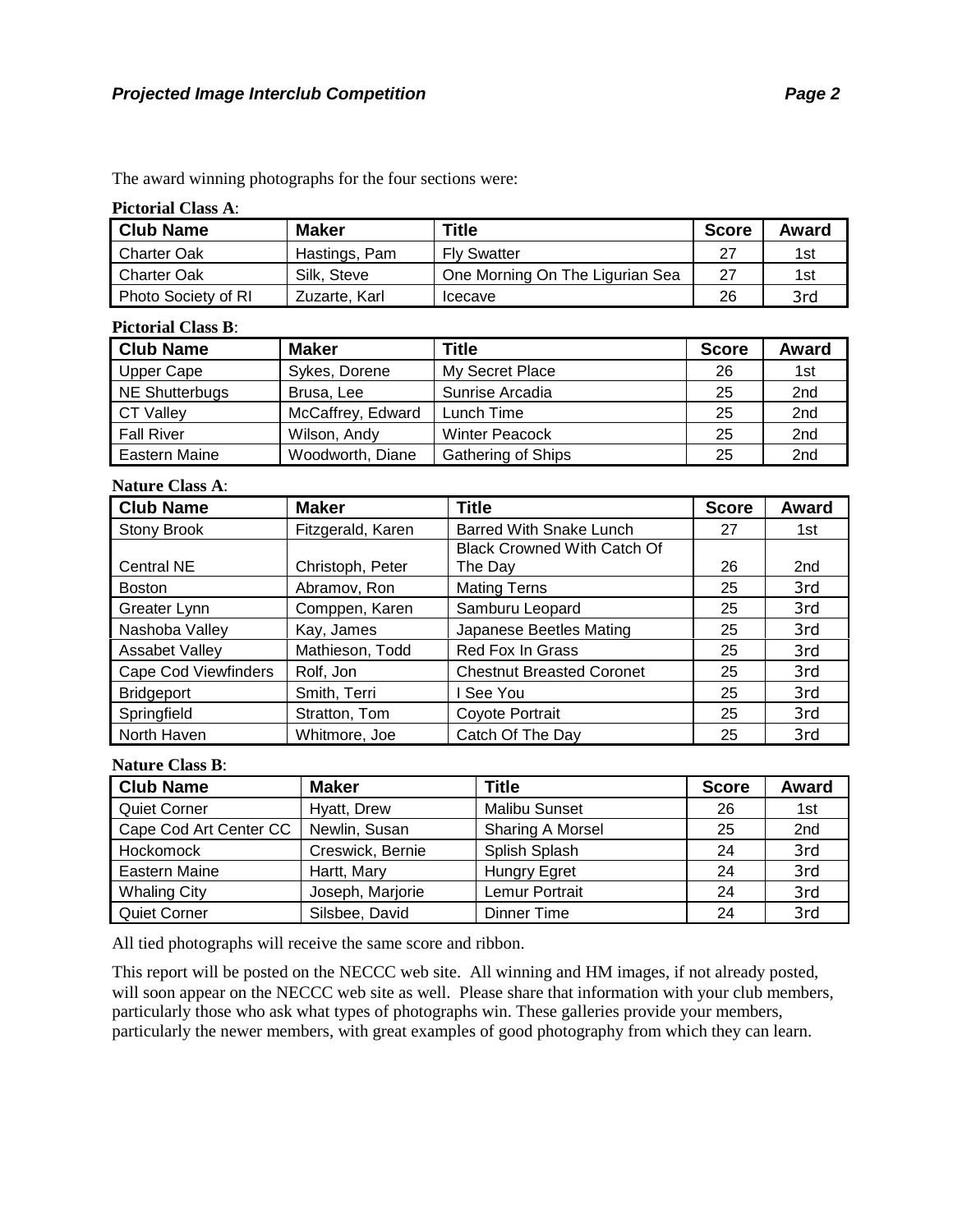### **Problems**

We had the usual problems of more than one image by the same maker in a single category (nature or pictorial) plus images that had been entered before. Please be careful in keeping your records. Having to disqualify images for these violations is the least favorite thing we have to do. It also increases the amount of work that we have to do to prepare the images for competition.

### **Next Competition (2021-2022)**

**Spring Competition:** The third NECCC Projected Image Interclub Competition of the 2021-2022 season hosted by the Camera Club of Oxford Greens will be judged virtually. **The closing date for receipt of entries is Thursday, March 24, 2022.**

Cindy Gosselin Projected Image Interclub Competition Co-Chairman cgosselin@sbcglobal.net.

William B. Barnett Projected Image Interclub Competition Co-Chairman Interclub.NECCC@gmail.com.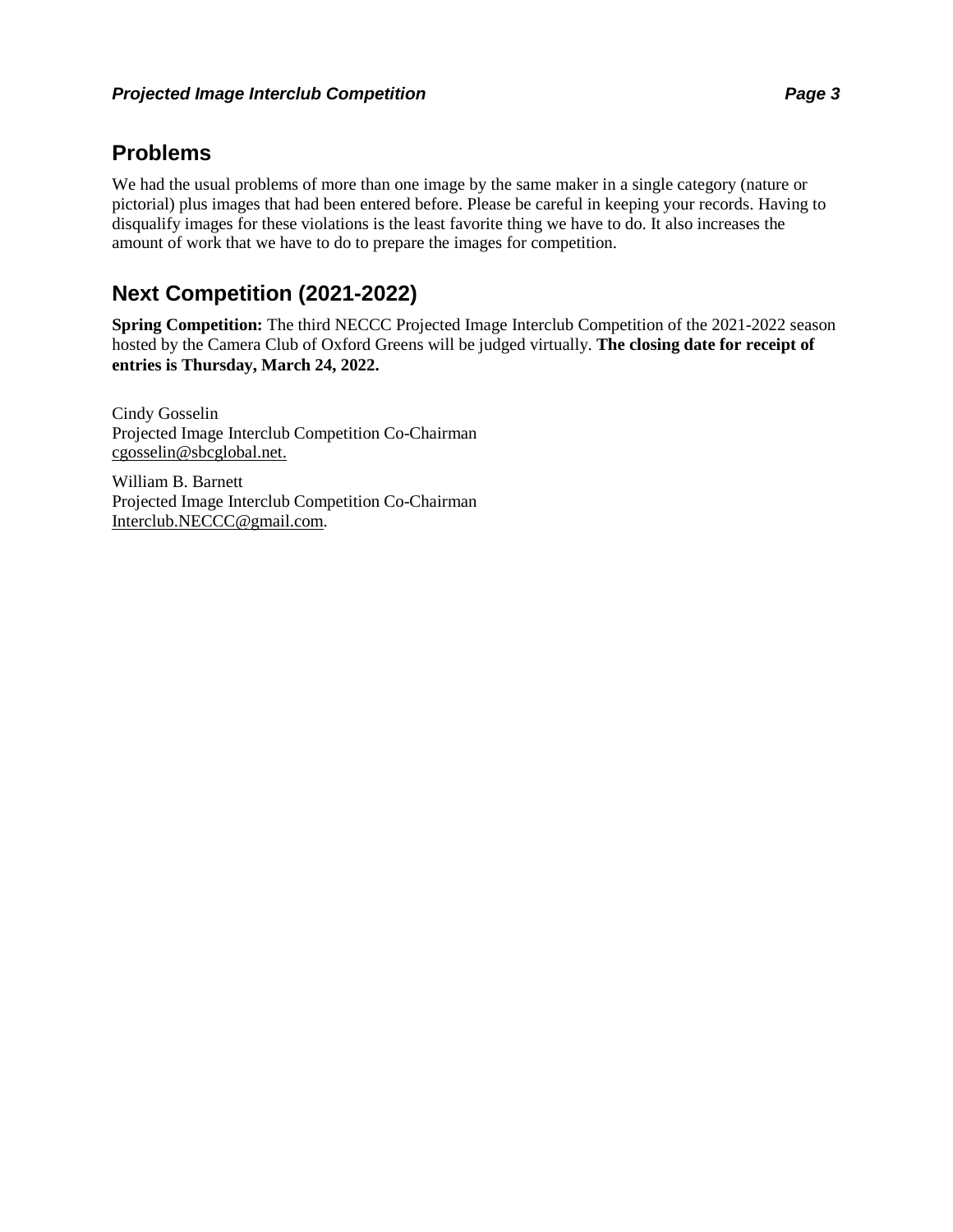| <b>Club Name</b>            | <b>Name</b>         | <b>Title</b>                            | <b>Score</b> | <b>Award</b> | <b>Club Scores</b> |
|-----------------------------|---------------------|-----------------------------------------|--------------|--------------|--------------------|
| <b>Assabet Valley</b>       | Arnold, Lee         | A Cuppa Vinca                           | 20           |              |                    |
| <b>Assabet Valley</b>       | Holman, Darlene     | <b>Hooded Merganser Fishing</b>         | 21           |              |                    |
| <b>Assabet Valley</b>       | Morin, David        | Point Judith Surfer                     | 23           |              |                    |
| <b>Assabet Valley</b>       | Shelales, Linda     | Lonely Lotus                            | 21           |              | 85                 |
| Boston                      | Bertsekas, Dimitri  | <b>Muralist Painter</b>                 | 21           |              |                    |
| Boston                      | Hill, Tom           | <b>Painted Turtle</b>                   | 25           | HM           |                    |
| <b>Boston</b>               | Manning, Larry      | Arc Of The Dancer                       | 22           |              |                    |
| Boston                      | Ramuglia, Leah      | Abby's Wedding                          | 22           |              | 90                 |
| Bridgeport                  | Brundage, Patricia  | Supper Time                             | 22           |              |                    |
| Bridgeport                  | Fernandez, Mike     | Life Statue In Venice                   | 23           |              |                    |
| Bridgeport                  | Kunsch, Richard     | Spirit Of The Tribute                   | 24           | <b>HM</b>    |                    |
| Bridgeport                  | Santerre, James     | Hartford At Night                       | 21           |              | 90                 |
| Candlewood                  | Jennes, Chuck       | White Heron On Pier                     | 24           | HM           |                    |
| Candlewood                  | Tyrseck, Rick       | Pemaquid Lighthouse At Sunset           | 24           | <b>HM</b>    |                    |
| Candlewood                  | Valeri, Rocco       | Painting The Grand Canyon               | 22           |              |                    |
| Candlewood                  | Williams, Micheline | Veiled                                  | 23           |              | 93                 |
| Cape Cod Art Center CC      | Avitable, Ray       | Carabassett In Black & White            | 22           |              |                    |
| Cape Cod Art Center CC      | Regan, Karen        | Into The Wild                           | 22           |              |                    |
| Cape Cod Art Center CC      | Schiraga, John      | Stage Harbor Light                      | 21           |              |                    |
| Cape Cod Art Center CC      | Smith, Bernard      | The Light Within                        | 22           |              | 87                 |
| <b>Cape Cod Viewfinders</b> | Director, Steve     | <b>Icelandic Falls</b>                  | 23           |              |                    |
| <b>Cape Cod Viewfinders</b> | Karchmer, Suz       | Pinky Peach Dahlia                      | 22           |              |                    |
| Cape Cod Viewfinders        | Rowell, Ken         | The Moon And Zakim Bridge               | 21           |              |                    |
| Cape Cod Viewfinders        | Walczak, James      | Leaving                                 | 25           | <b>HM</b>    | 91                 |
| <b>Central NE</b>           | Christoph, Peter    | Little Blue With Catch Of The Day       | 25           | HM           |                    |
| <b>Central NE</b>           | Hakes, Ginnie       | The Great Bubble Chase                  | 21           |              |                    |
| <b>Central NE</b>           | Lombard, Judy       | The Girl With A Curl                    | 20           |              |                    |
| <b>Central NE</b>           | Rand, Cynthia       | Bluebird Parents Bring Food To The Nest | 23           |              | 89                 |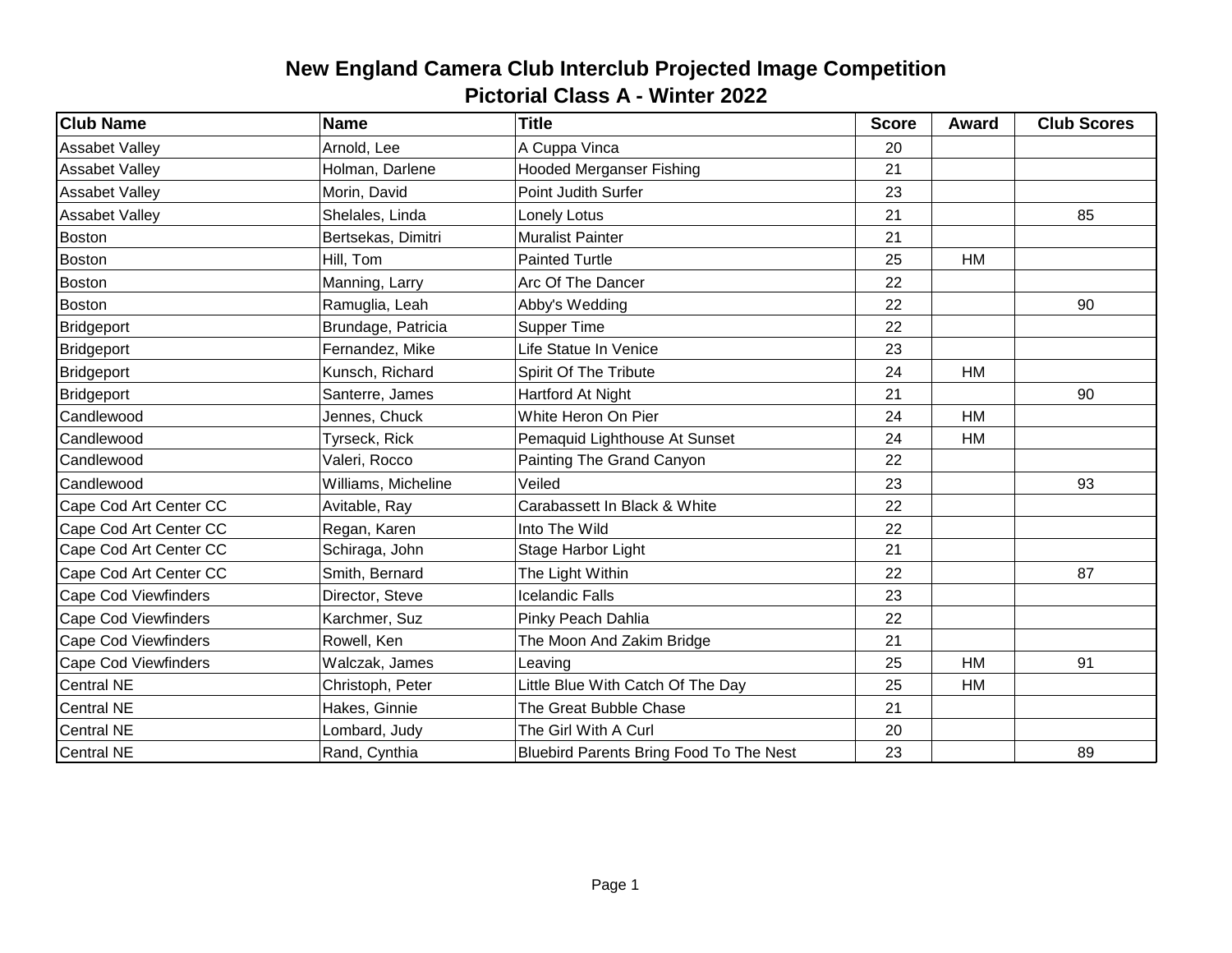| <b>Club Name</b>    | <b>Name</b>         | <b>Title</b>                            | <b>Score</b> | Award     | <b>Club Scores</b> |
|---------------------|---------------------|-----------------------------------------|--------------|-----------|--------------------|
| <b>Charter Oak</b>  | Gosselin, Cindy     | The Toe Shoes                           | 23           |           |                    |
| <b>Charter Oak</b>  | Hastings, Pam       | <b>Fly Swatter</b>                      | 27           | 1st       |                    |
| <b>Charter Oak</b>  | Hotchkiss, Lia      | Stair To Where                          | 21           |           |                    |
| <b>Charter Oak</b>  | Silk, Steve         | One Morning On The Ligurian Sea         | 27           | 1st       | 98                 |
| Flagpole            | Cullens, Rhonda     | The Light Comes On As The Sun Goes Down | 25           | HM        |                    |
| Flagpole            | Harrington, Darrell | Hay Do You Wanna Race                   | 23           |           |                    |
| Flagpole            | Munroe, Hannah      | Sorrow                                  | 24           | HM        |                    |
| Flagpole            | Thompson, Sue       | <b>Autumn Falls</b>                     | 23           |           | 95                 |
| Gateway             | Floru, Fred         | <b>Fall Moment</b>                      | 20           |           |                    |
| Gateway             | Hirschman, Suzanne  | Flight                                  | 23           |           |                    |
| Gateway             | Mcintyre, Susan     | <b>Looking Pretty</b>                   | 24           | <b>HM</b> |                    |
| Gateway             | Nugent, Peggy       | <b>Unexpected Friends</b>               | 24           | HM        | 91                 |
| Greater Lynn        | Brady, Jim          | Earning His Buckle                      | 25           | HM        |                    |
| Greater Lynn        | Curcis, Peter       | Loon With Chick                         | 24           | <b>HM</b> |                    |
| <b>Greater Lynn</b> | Forward, Frank      | Mount Vestrahorn                        | 25           | HM        |                    |
| Greater Lynn        | Goodman, Michael    | Snow Monkey With Baby On Her Back       | 25           | HM        | 99                 |
| Hockomock           | Holt, Philip        | Crocket                                 | 21           |           |                    |
| Hockomock           | Langlan, Ruth       | The Old Bouquet                         | 24           | <b>HM</b> |                    |
| Hockomock           | Weidenfeller, Jim   | The Public Garden                       | 20           |           |                    |
| Hockomock           | Weinstein, Jeff     | Converse                                | 20           |           | 85                 |
| Manchester          | Brunner, Tracy      | Puffin Stretch 672                      | 22           |           |                    |
| Manchester          | Hudnall, Dick       | Water Control 52                        | 20           |           |                    |
| Manchester          | Legg, Bob           | Birds Of Nubble 88                      | 23           |           |                    |
| Manchester          | Turner, Sally       | You Shall Not Pass                      | 22           |           | 87                 |
| Merrimack Valley    | Bodette, Traci      | Soft Seascape                           | 22           |           |                    |
| Merrimack Valley    | Goldstein, Mark     | Maple Leaf                              | 20           |           |                    |
| Merrimack Valley    | Quick, Vikki        | <b>Boss</b>                             | 22           |           |                    |
| Merrimack Valley    | Stone, Maryellen    | Calla Love                              | 22           |           | 86                 |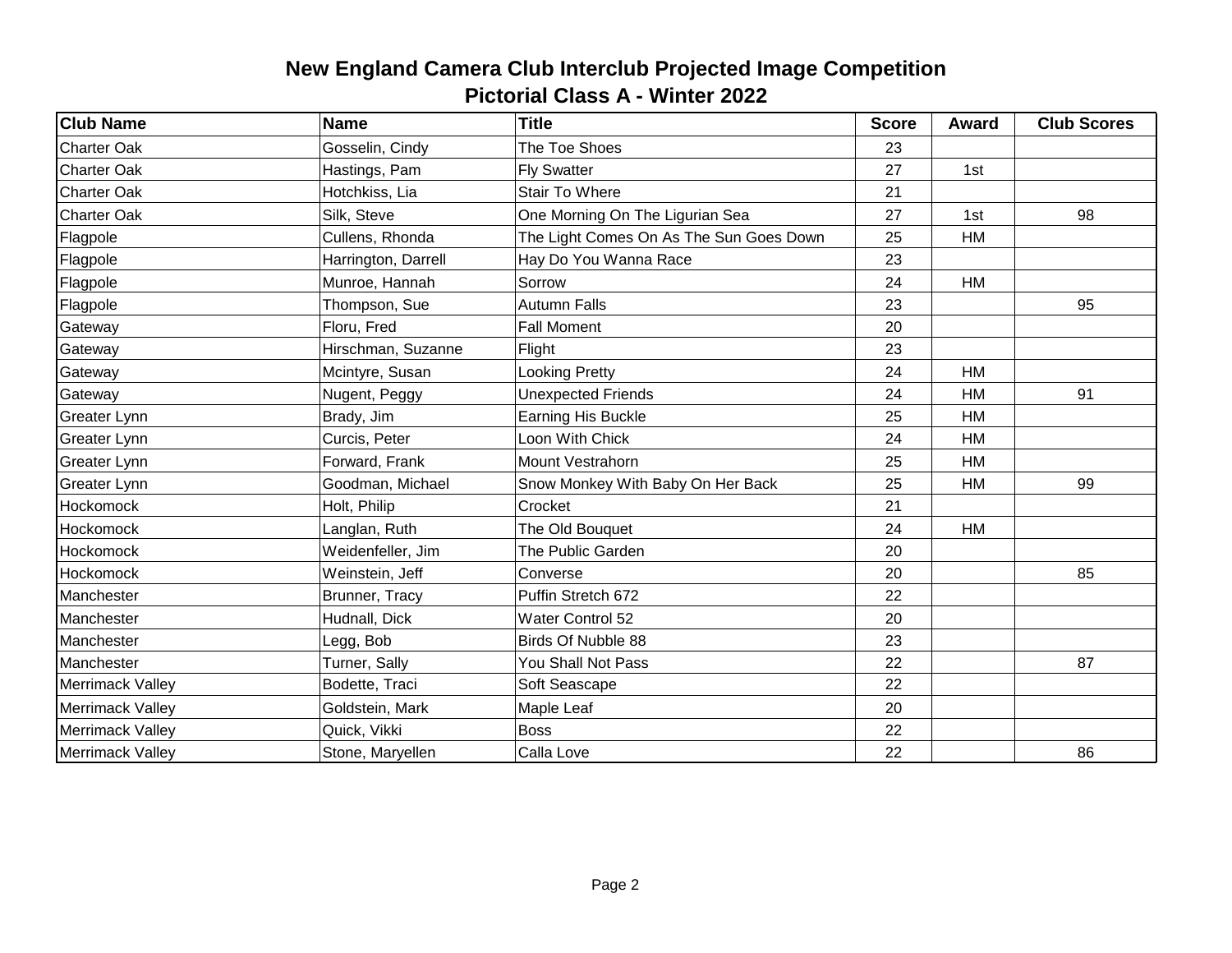| <b>Club Name</b>     | <b>Name</b>       | <b>Title</b>                           | <b>Score</b> | Award     | <b>Club Scores</b> |
|----------------------|-------------------|----------------------------------------|--------------|-----------|--------------------|
| Nashoba Valley       | Biere, Tom        | Portland Head Surf                     | 25           | HM        |                    |
| Nashoba Valley       | Bromley, Steve    | Rough Waters At Night                  | 23           |           |                    |
| Nashoba Valley       | Kaufman, Vera     | <b>Pollinator Beetle</b>               | 20           |           |                    |
| Nashoba Valley       | Selesky, Sandy    | Snowy Owl Stretches On Beach At Sunset | 23           |           | 91                 |
| New Haven            | Cuchara, Lisa     | Coal Bucket                            | 24           | HM        |                    |
| New Haven            | Grenier, Carlotta | Naranjito                              | 24           | HM        |                    |
| New Haven            | Peterson, Paul    | <b>Blue Hydrangea</b>                  | 21           |           |                    |
| New Haven            | Vietzke, Barbara  | <b>Morning Light</b>                   | 22           |           | 91                 |
| North Haven          | Battista, Mark    | Greed                                  | 22           |           |                    |
| North Haven          | O'neil, Cindy     | <b>Steaming Down The Tracks</b>        | 25           | <b>HM</b> |                    |
| North Haven          | Owens, Donna      | Cardinal In The Woods                  | 25           | HM        |                    |
| North Haven          | Reagor, Simmie    | <b>Autumn Whispers</b>                 | 24           | HM        | 96                 |
| <b>Oxford Greens</b> | Fleischman, Chuck | New York Icon                          | 23           |           |                    |
| <b>Oxford Greens</b> | Hudkins, Scott    | Cigar Roller                           | 22           |           |                    |
| <b>Oxford Greens</b> | Liang, Alice      | <b>Blue Jays Fighting For Peanuts</b>  | 22           |           |                    |
| <b>Oxford Greens</b> | Liang, David      | Titmouse                               | 23           |           | 90                 |
| Photo Society of RI  | Ehrlich, Owen     | <b>Morning Meeting</b>                 | 21           |           |                    |
| Photo Society of RI  | Jean, Leslie      | But It's Fun                           | 20           |           |                    |
| Photo Society of RI  | Sorrell, Kimberly | Autumn In Ashland                      | 21           |           |                    |
| Photo Society of RI  | Zuzarte, Karl     | Icecave                                | 26           | 3rd       | 88                 |
| Photographers Forum  | Norcott, Joseph   | Prison Haircut Wabi Sab                | 20           |           |                    |
| Photographers Forum  | Paul, Lorraine    | <b>Bubble Fun</b>                      | 22           |           |                    |
| Photographers Forum  | Ramer, Sharon     | Keep Out                               | 21           |           |                    |
| Photographers Forum  | Wilkinson, Al     | <b>Composit Challenge</b>              | 21           |           | 84                 |
| Seacoast             | Correia, Susan    | Horse <sub>2</sub>                     | 19           |           |                    |
| Seacoast             | Giffroy, Renee    | Aqua Dahlia                            | 20           |           |                    |
| Seacoast             | Mickey, Sue       | Painterly Red Barn In Sleet            | 23           |           |                    |
| Seacoast             | Tutinas, Lisa     | Newcastle Winter Sunrise               | 25           | HM        | 87                 |
| Seven Hills          | Boudreau, Blair   | Ghostbusters                           | 22           |           |                    |
| Seven Hills          | Doherty, Jody     | Petals                                 | 20           |           |                    |
| <b>Seven Hills</b>   | Newth, Mary       | Up Up And Away                         | 21           |           | 63                 |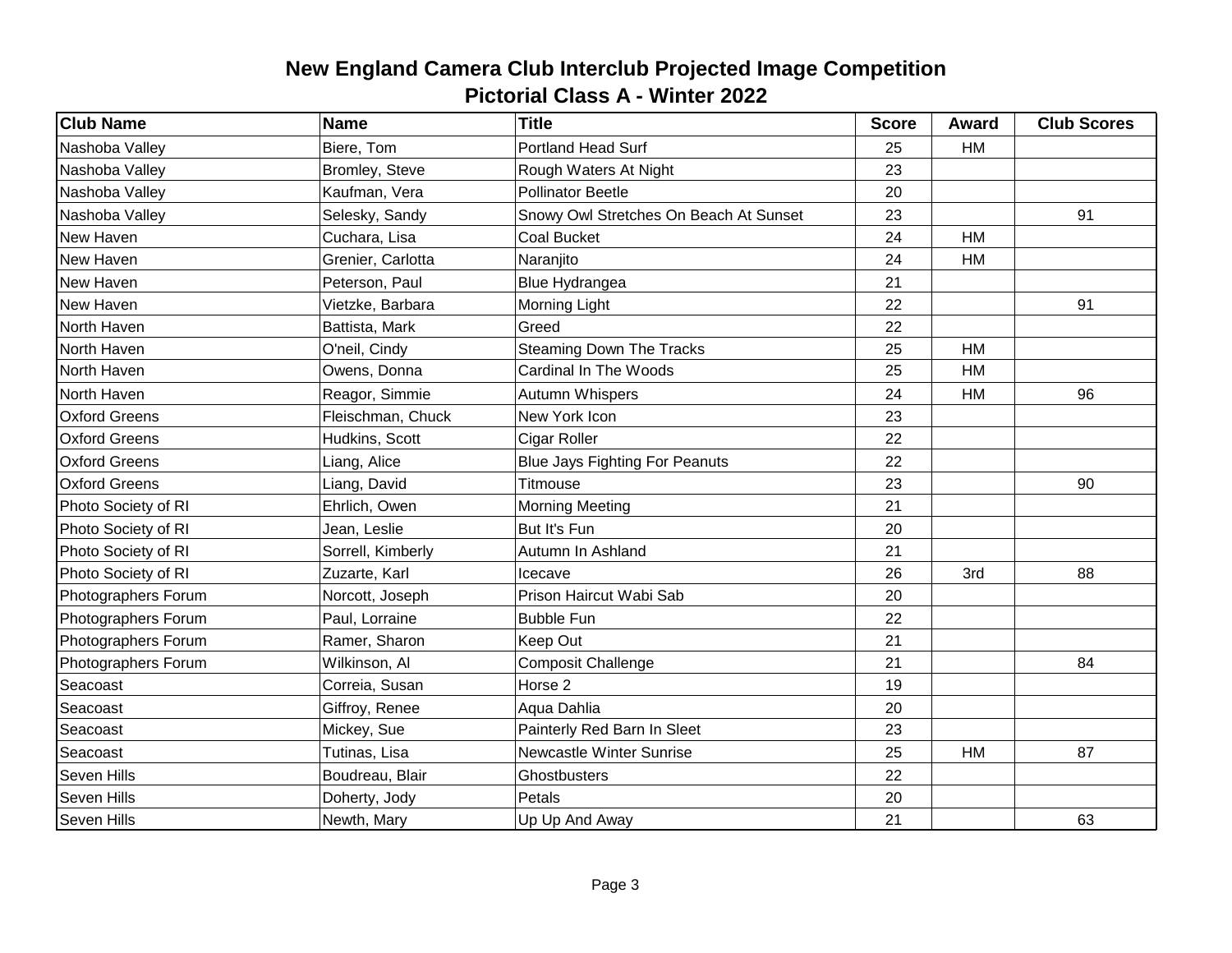| <b>Club Name</b>   | <b>Name</b>          | <b>Title</b>                          | <b>Score</b> | Award | <b>Club Scores</b> |
|--------------------|----------------------|---------------------------------------|--------------|-------|--------------------|
| Simsbury           | Mcgarry, John        | Bryce Amphitheater And Beyond         | 24           | HM    |                    |
| Simsbury           | Payne, Bill          | Passing Through                       | 21           |       |                    |
| Simsbury           | Sirkin, Bert         | Coolidge Barn                         | 23           |       |                    |
| Simsbury           | Straub, John         | Adrift Between A Rock And A Hot Place | 22           |       | 90                 |
| Springfield        | Anderson, Darlene    | Hydrangea Bloom                       | 23           |       |                    |
| Springfield        | Dane, Amy            | Sisters                               | 23           |       |                    |
| Springfield        | Doherty, Eileen      | <b>Canning Tomatoes</b>               | 23           |       |                    |
| Springfield        | Kruzel, Joe          | <b>White Sands</b>                    | 23           |       | 92                 |
| <b>Stony Brook</b> | Borrebach, Heather   | <b>With Wolves</b>                    | 22           |       |                    |
| <b>Stony Brook</b> | Gaboriault, Charlene | Zakim At Night                        | 23           |       |                    |
| <b>Stony Brook</b> | Kawadler, Ellen      | Lion Painting                         | 23           |       | 68                 |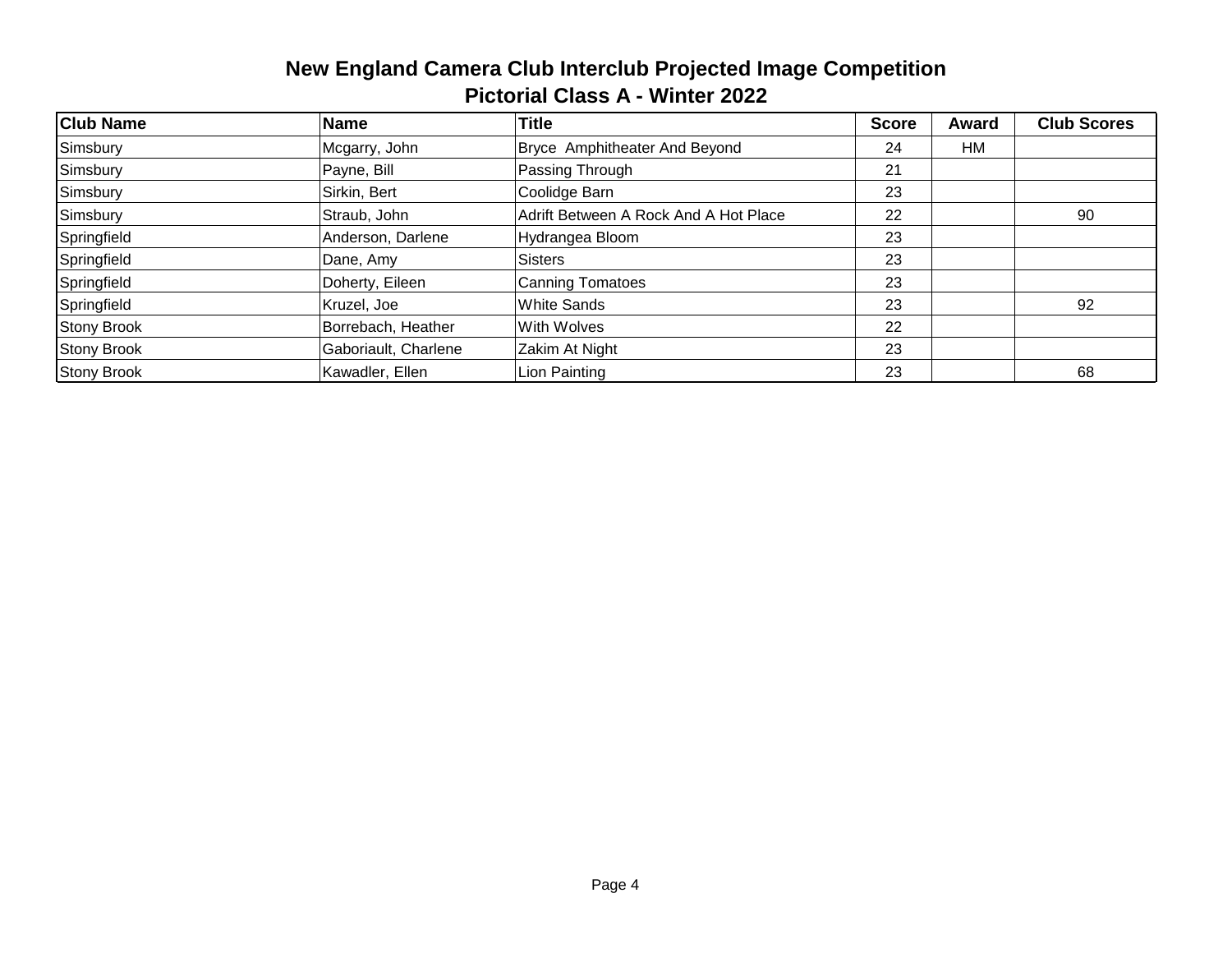| <b>Club Name</b>        | <b>Name</b>        | <b>Title</b>                    | <b>Score</b> | Award | <b>Club Scores</b> |
|-------------------------|--------------------|---------------------------------|--------------|-------|--------------------|
| <b>Berkshire Museum</b> | Lambert, Linda     | The Swamp By The Spring         | 19           |       |                    |
| <b>Berkshire Museum</b> | Lynch Smith, Susan | <b>Church Flower</b>            | 19           |       |                    |
| <b>Berkshire Museum</b> | Simmons, David     | Icy Morning                     | 19           |       |                    |
| <b>Berkshire Museum</b> | Whitman, Rosemarie | Cats Eye                        | 19           |       | 76                 |
| <b>Brattleboro</b>      | Dixon, William     | 21<br>Morning                   |              |       |                    |
| <b>Brattleboro</b>      | Interlande, Diane  | High Key Lightihg               | 22           |       |                    |
| <b>Brattleboro</b>      | Miller, Paul       | Angel & Lizzie                  | 18           |       |                    |
| <b>Brattleboro</b>      | Singleton, Tom     | <b>Trinidad Street</b>          | 21           |       | 82                 |
| <b>CT Valley</b>        | Chow, Peter        | <b>Winter Halo</b>              | 23           |       |                    |
| <b>CT Valley</b>        | Davis, Harcourt    | <b>Jade Flower</b>              | 22           |       |                    |
| <b>CT Valley</b>        | McCaffrey, Edward  | Lunch Time                      | 25           | 2nd   |                    |
| <b>CT Valley</b>        | Roth, Daneen       | Dessert At Tiffany's            | 23           |       | 93                 |
| <b>Eastern Maine</b>    | Hartt, Mary        | Acadia Arch                     | 24           | HM    |                    |
| Eastern Maine           | Oreskovich, Julie  | Dreamy Tree                     | 23           |       |                    |
| <b>Eastern Maine</b>    | Payne, Elizabeth   | Frosting On Fogler Library      | 20           |       |                    |
| Eastern Maine           | Woodworth, Diane   | Gathering Of Ships              | 25           | 2nd   | 92                 |
| <b>Fall River</b>       | Anderson, Lorraine | <b>Balance</b>                  | 22           |       |                    |
| <b>Fall River</b>       | Andrews, Richard   | <b>Rockport Buoy</b>            | 20           |       |                    |
| <b>Fall River</b>       | Ellinwood, Cal     | <b>Tied Up</b>                  | 21           |       |                    |
| <b>Fall River</b>       | Wilson, Andy       | <b>Winter Peacock</b>           | 25           | 2nd   | 88                 |
| Housatonic              | Gyorsok, Lazlo     | <b>Harkness Tower New Haven</b> | 23           |       |                    |
| Housatonic              | Peeters, Pamela    | <b>Nuuk</b>                     | 21           |       |                    |
| Housatonic              | Schmitz, Bert      | <b>Misty Morning</b>            | 22           |       |                    |
| Housatonic              | Swift, Raphael     | Kent Cascade                    | 22           |       | 88                 |
| Lakes Region            | Fisher, Paul       | <b>White Mts Number1</b>        | 18           |       |                    |
| Lakes Region            | Fitzpatrick, Jay   | <b>Burnin Love</b>              | 21           |       |                    |
| Lakes Region            | Hand, Kristin      | Womans Ice Fishing The Catch    | 19           |       |                    |
| Lakes Region            | Sharp, Carolyn     | <b>Tybee Moon</b>               | 23           |       | 81                 |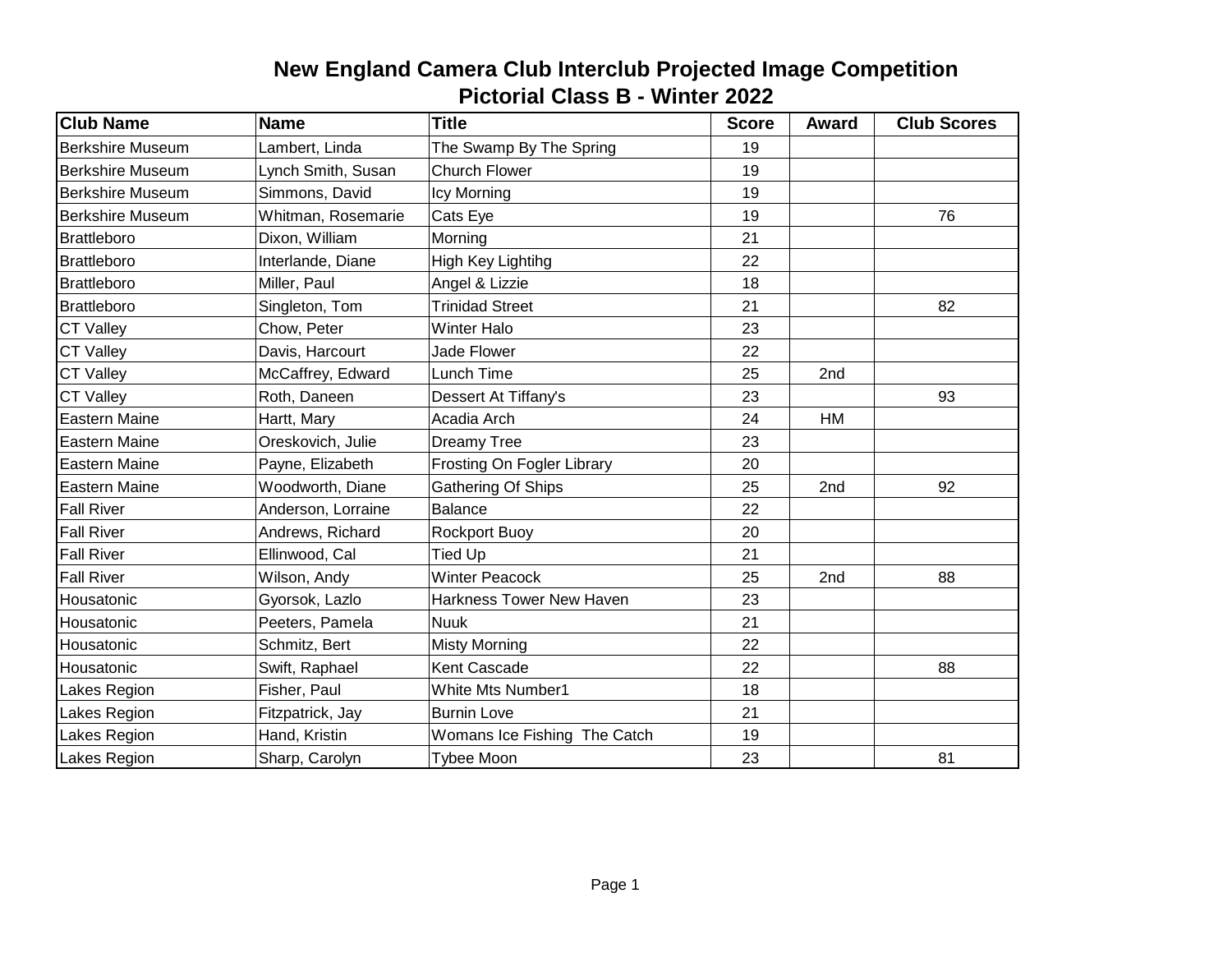| <b>Club Name</b>        | <b>Name</b>           | <b>Title</b>                       | <b>Score</b> | <b>Award</b> | <b>Club Scores</b> |
|-------------------------|-----------------------|------------------------------------|--------------|--------------|--------------------|
| <b>Litchfield Hills</b> | Frizzo, Paula         | Snowy Day Queen Elizabeth          | 24           | HM           |                    |
| <b>Litchfield Hills</b> | Larson, Elaine        | Kayaks On The Kenai                | 23           |              |                    |
| <b>Litchfield Hills</b> | Lomibao, Amor         | Hot & Sour                         | 23           |              |                    |
| <b>Litchfield Hills</b> | Meisel, Carl          | <b>Flying Colors</b>               | 21           |              | 91                 |
| Milford                 | Buehler, Angelica     | Pioneer Watergirl                  | 22           |              |                    |
| Milford                 | Collen, Matt          | Moon Over New London Ledge         | 24           | HM           |                    |
| Milford                 | Kimberly, Pamela      | Sedona Sunset                      | 22           |              |                    |
| Milford                 | Outhouse, Cathy       | <b>Nesting Partners</b>            | 20           |              | 88                 |
| NE Shutterbugs          | Brusa, Lee            | Sunrise Arcadia                    | 25           | 2nd          |                    |
| <b>NE Shutterbugs</b>   | Carney, Sandy         | <b>Vermont Farm</b>                | 24           | HM           |                    |
| NE Shutterbugs          | Johnson, Eric         | <b>Fiery Sunset</b>                | 23           |              |                    |
| <b>NE Shutterbugs</b>   | Lorigan, Bill         | Canadian Rockies #2                | 23           |              | 95                 |
| North Country           | Burgess, Judy         | <b>Grandfathers Compass</b>        | 22           |              |                    |
| North Country           | Hoffman, John         | Cordage Loft                       | 20           |              |                    |
| North Country           | Moody, Tricia         | Vintage Photography                | 22           |              |                    |
| North Country           | Thompson, Bill        | Dads Fishing Reels                 | 23           |              | 87                 |
| Quiet Corner            | Brettschneider, Bruce | <b>Blueberry Barrens At Sunset</b> | 23           |              |                    |
| <b>Quiet Corner</b>     | Estevez, Celeste      | <b>Whole Grain Goodness</b>        | 21           |              |                    |
| <b>Quiet Corner</b>     | Krieke, Les           | Morning Fog On The Danube          | 20           |              |                    |
| <b>Quiet Corner</b>     | Sibicky, Joanne       | Then There Were Three              | 22           |              | 86                 |
| <b>Upper Cape</b>       | Fernino, Frank        | Over The Dunes                     | 24           | HM           |                    |
| <b>Upper Cape</b>       | Mara, John            | Nobska Sunset                      | 21           |              |                    |
| <b>Upper Cape</b>       | Reilly, Claudine      | My Neighbor Buddy                  | 23           |              |                    |
| <b>Upper Cape</b>       | Sykes, Dorene         | My Secret Place                    | 26           | 1st          | 94                 |
| <b>Whaling City</b>     | Antonell, Elizabeth   | The Forgotten Chair                | 21           |              |                    |
| <b>Whaling City</b>     | Castenson, Richard    | Jump                               | 23           |              |                    |
| <b>Whaling City</b>     | Catterall, Dennis     | <b>Sunrise</b>                     | 22           |              |                    |
| <b>Whaling City</b>     | Mahaney, James        | Married To The Struggle            | 22           |              | 88                 |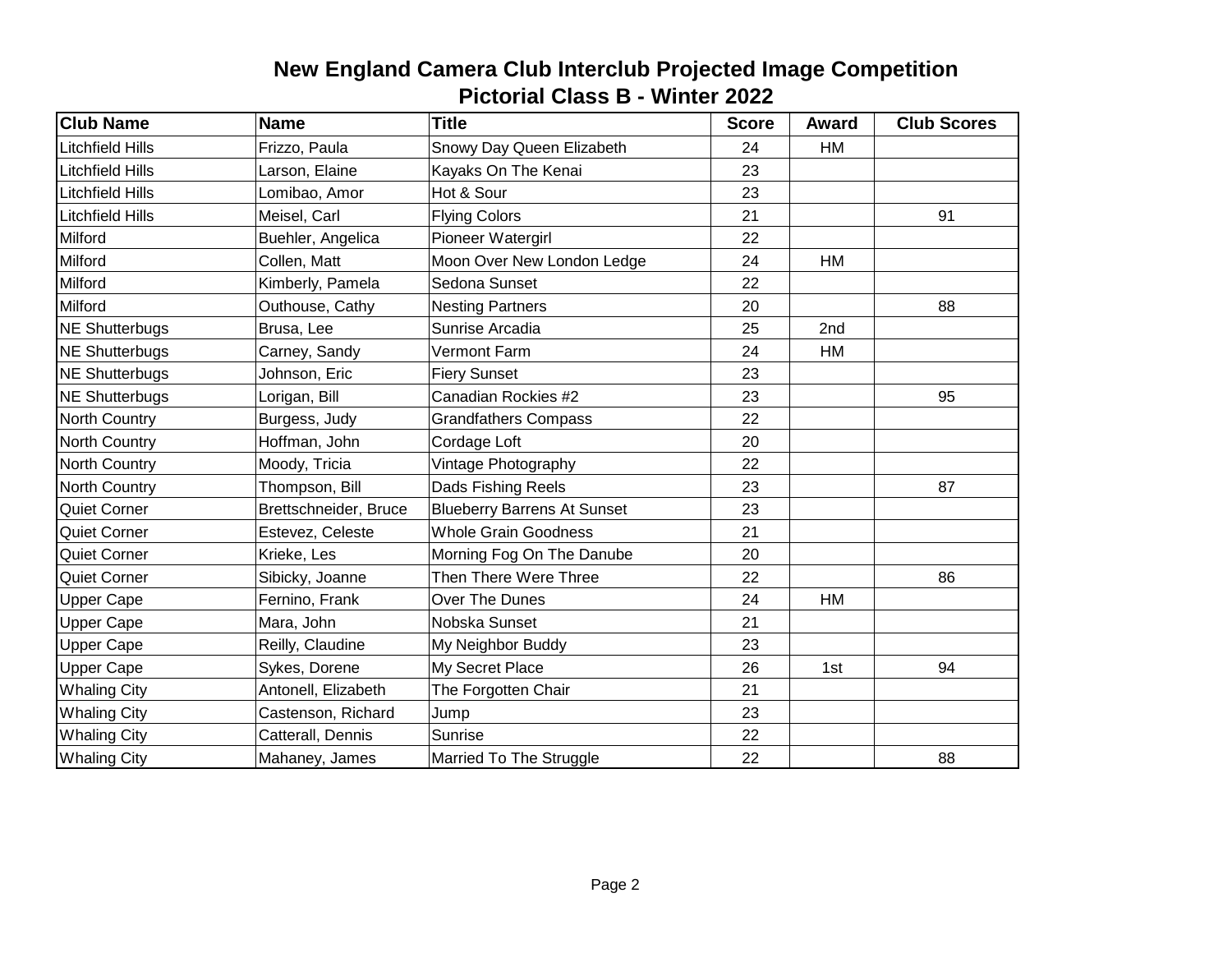# **NECCC Projected Image Interclub Competition Pictorial Class A 2021-2022 Summary Scores**

|                       |                 | <b>Fall 2021</b> |              | <b>Winter 2022</b> |              | Spring 2022  | Grand        | <b>Final</b> |
|-----------------------|-----------------|------------------|--------------|--------------------|--------------|--------------|--------------|--------------|
| <b>Club</b>           | <b>Score</b>    | <b>Place</b>     | <b>Score</b> | <b>Place</b>       | <b>Score</b> | <b>Place</b> | <b>Total</b> | <b>Place</b> |
| Greater Lynn          | 96              | 2nd              | 99           | 1st                |              |              | 195          |              |
| Charter Oak           | $\overline{88}$ |                  | 98           | 2nd                |              |              | 186          |              |
| Nashoba Valley        | 95              | 3rd              | 91           |                    |              |              | 186          |              |
| Flagpole              | 90              |                  | 95           |                    |              |              | 185          |              |
| Gateway               | 94              |                  | 91           |                    |              |              | 185          |              |
| Cape Cod Art Center   | $\overline{97}$ | 1st              | 87           |                    |              |              | 184          |              |
| Candlewood            | 90              |                  | 93           |                    |              |              | 183          |              |
| New Haven             | 92              |                  | 91           |                    |              |              | 183          |              |
| North Haven           | 85              |                  | 96           | 3rd                |              |              | 181          |              |
| Boston                | $\overline{90}$ |                  | 90           |                    |              |              | 180          |              |
| Springfield           | 88              |                  | 92           |                    |              |              | 180          |              |
| Central NE            | 90              |                  | 89           |                    |              |              | 179          |              |
| Seacoast              | 92              |                  | 87           |                    |              |              | 179          |              |
| Simsbury              | 89              |                  | 90           |                    |              |              | 179          |              |
| <b>Oxford Greens</b>  | 87              |                  | 90           |                    |              |              | 177          |              |
| Bridgeport            | 86              |                  | 90           |                    |              |              | 176          |              |
| Photo Society of RI   | 88              |                  | 88           |                    |              |              | 176          |              |
| Merrimack Valley      | 89              |                  | 86           |                    |              |              | 175          |              |
| <b>Assabet Valley</b> | 89              |                  | 85           |                    |              |              | 174          |              |
| Cape Cod Viewfinders  | 80              |                  | 91           |                    |              |              | 171          |              |
| Hockomock             | 84              |                  | 85           |                    |              |              | 169          |              |
| Manchester            | 77              |                  | 87           |                    |              |              | 164          |              |
| Photographers Forum   | 75              |                  | 84           |                    |              |              | 159          |              |
| Seven Hills           | 84              |                  | 63           | $\ast$             |              |              | 147          |              |
| Quinebaug Valley      | 76              |                  |              |                    |              |              | 76           |              |
| Stony Brook           |                 |                  | 68           | $\ast$             |              |              | 68           |              |
|                       |                 |                  |              |                    |              |              |              |              |
|                       |                 |                  |              |                    |              |              |              |              |
|                       |                 |                  |              |                    |              |              |              |              |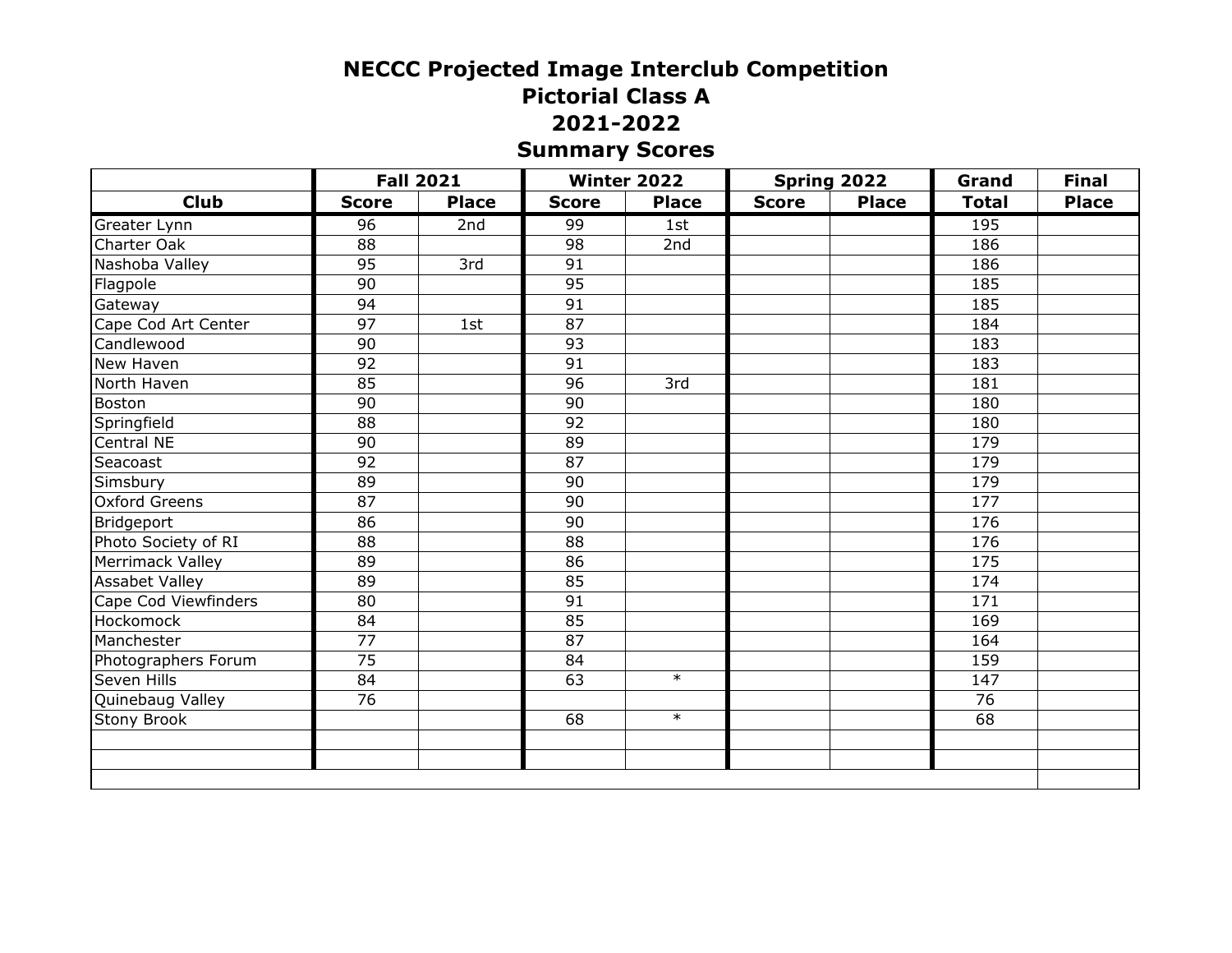# **NECCC Projected Image Interclub Competition Pictorial Class B 2021-2022 Summary Scores**

|                         |              | <b>Fall 2021</b> |                                              | Winter 2022  |              | Spring 2022  | Grand        | <b>Final</b> |
|-------------------------|--------------|------------------|----------------------------------------------|--------------|--------------|--------------|--------------|--------------|
| <b>Club</b>             | <b>Score</b> | <b>Place</b>     | <b>Score</b>                                 | <b>Place</b> | <b>Score</b> | <b>Place</b> | <b>Total</b> | <b>Place</b> |
| NE Shutterbugs          | 83           |                  | 95                                           | 1st          |              |              | 178          |              |
| Eastern Maine           | 85           | 2nd              | 92                                           |              |              |              | 177          |              |
| <b>Upper Cape</b>       | 83           |                  | 94                                           | 2nd          |              |              | 177          |              |
| <b>CT Valley</b>        | 82           |                  | 93                                           | 3rd          |              |              | 175          |              |
| Housatonic              | 87           | 1st              | 88                                           |              |              |              | 175          |              |
| Litchfield Hills        | 84           | 3rd              | 91                                           |              |              |              | 175          |              |
| <b>Fall River</b>       | 84           | 3rd              | 88                                           |              |              |              | 172          |              |
| Milford                 | 82           |                  | 88                                           |              |              |              | 170          |              |
| <b>Whaling City</b>     | 80           |                  | 88                                           |              |              |              | 168          |              |
| <b>Brattleboro</b>      | 84           | 3rd              | 82                                           |              |              |              | 166          |              |
| Quiet Corner            | 80           |                  | 86                                           |              |              |              | 166          |              |
| Lakes Region            | 79           |                  | 81                                           |              |              |              | 160          |              |
| <b>Berkshire Museum</b> | 79           |                  | 76                                           |              |              |              | 155          |              |
| North Country           | 66           | $\ast$           | 87                                           |              |              |              | 153          |              |
|                         |              |                  |                                              |              |              |              |              |              |
|                         |              |                  |                                              |              |              |              |              |              |
|                         |              |                  |                                              |              |              |              |              |              |
|                         |              |                  |                                              |              |              |              |              |              |
|                         |              |                  |                                              |              |              |              |              |              |
|                         |              |                  | * Less than total number of images submitted |              |              |              |              |              |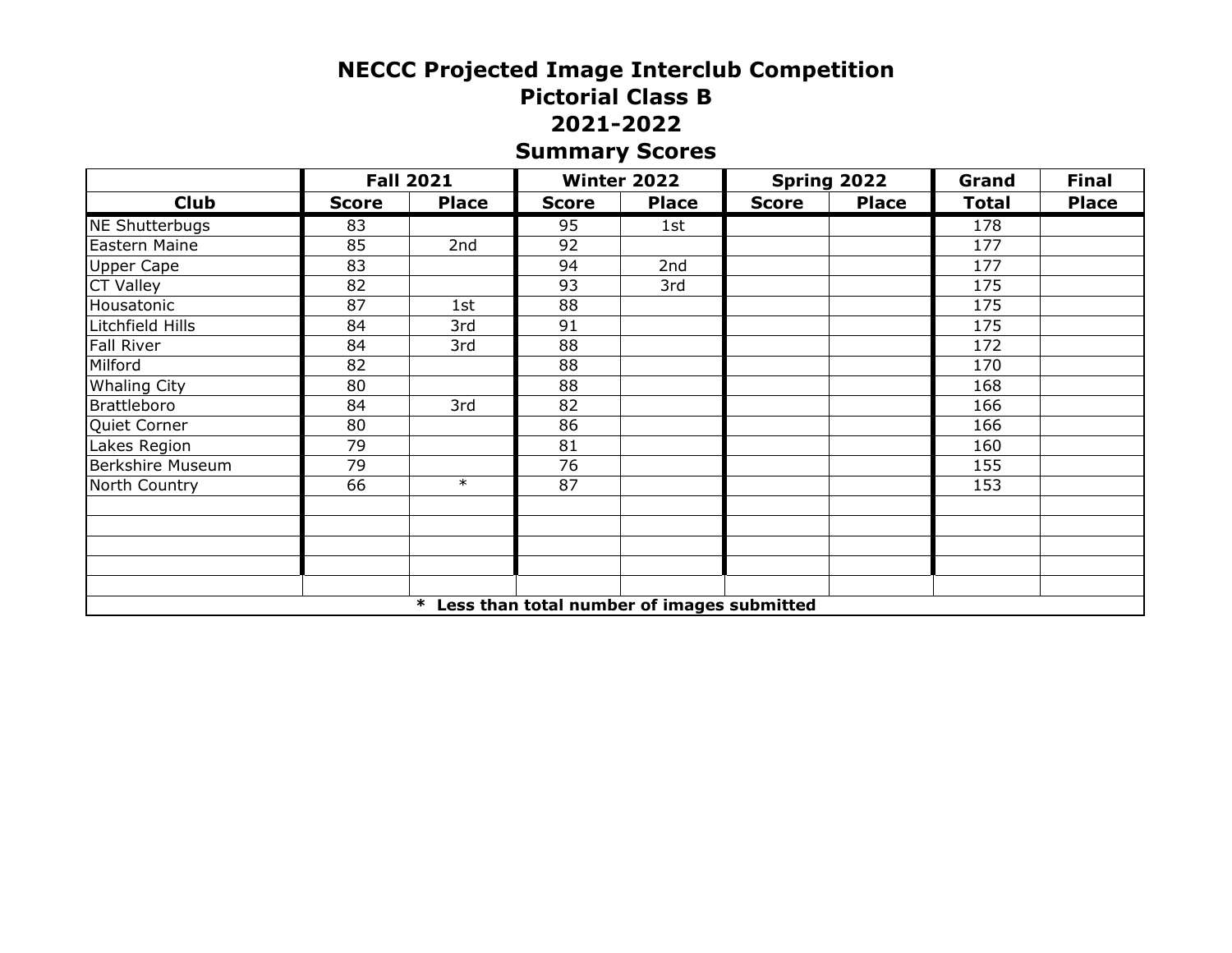| <b>Club Name</b>            | <b>Name</b>          | <b>Title</b>                          | <b>Score</b> | Award | <b>Club Scores</b> |
|-----------------------------|----------------------|---------------------------------------|--------------|-------|--------------------|
| <b>Assabet Valley</b>       | Gill, John           | Assassin Bug After A Molt             | 22           |       |                    |
| <b>Assabet Valley</b>       | Mathieson, Todd      | Red Fox In Grass                      | 25           | 3rd   |                    |
| <b>Assabet Valley</b>       | Monteiro, Doris      | <b>Elegant Egret</b>                  | 22           |       |                    |
| <b>Assabet Valley</b>       | Monteiro, Tony       | <b>Preening Great Blue</b>            | 22           |       | 91                 |
| <b>Boston</b>               | Abramov, Ron         | <b>Mating Terns</b>                   | 25           | 3rd   |                    |
| <b>Boston</b>               | Esposito, Cindy      | <b>Great Blue Herron Nest</b>         | 22           |       |                    |
| <b>Boston</b>               | Ferraguto, Laura     | Cedar Waxwing                         | 22           |       |                    |
| <b>Boston</b>               | Haq, Nadia           | Kissing Kings                         | 22           |       | 91                 |
| <b>Bridgeport</b>           | Marinaccio, Joanne   | Delilah                               | 22           |       |                    |
| Bridgeport                  | Santerre, James      | Long Beach Driftwood                  | 22           |       |                    |
| <b>Bridgeport</b>           | Smith, Terri         | I See You                             | 25           | 3rd   |                    |
| Bridgeport                  | Solomon, Norm        | Mesa Arch                             | 23           |       | 92                 |
| <b>Cape Cod Viewfinders</b> | Director, Steve      | Caribbean Reef Octopus                | 21           |       |                    |
| <b>Cape Cod Viewfinders</b> | Rolf, Jon            | <b>Chestnut Breasted Coronet</b>      | 25           | 3rd   |                    |
| <b>Cape Cod Viewfinders</b> | Slott, Robert        | <b>Cedar Waxwing Eating Berry</b>     | 20           |       |                    |
| <b>Cape Cod Viewfinders</b> | Swartslander, Sue    | Snowy Owl On The Prowl                | 24           | HM    | 90                 |
| <b>Central NE</b>           | Christoph, Peter     | Black Crowned With Catch Of The Day   | 26           | 2nd   |                    |
| <b>Central NE</b>           | Millet, Lee          | Buck Grazing In The Field             | 17           |       |                    |
| <b>Central NE</b>           | Norris, Ed           | <b>Great Horned Owl</b>               | 17           |       |                    |
| <b>Central NE</b>           | Rand, Cynthia        | Screech Owl Leaves Its Hole To Hunt   | 22           |       | 82                 |
| <b>Charter Oak</b>          | Fink, Paula          | <b>Mating White Egrets</b>            | 21           |       |                    |
| <b>Charter Oak</b>          | Miller, Michael      | A Butterfly                           | 19           |       |                    |
| <b>Charter Oak</b>          | Niejako, Joyce       | Give Me A Kiss                        | 21           |       |                    |
| <b>Charter Oak</b>          | Wilcox, Lee          | Mill Creek Falls                      | 21           |       | 82                 |
| Gateway                     | Agnes, Peter         | Northern Parula Sipping Nectar        | 23           |       |                    |
| Gateway                     | Foster, Scott        | Mud Puddling                          | 20           |       |                    |
| Gateway                     | Gaboriault, Charlene | The King On His Throne                | 21           |       |                    |
| Gateway                     | Keifer, Cathy        | <b>Hickory Horned Devil</b>           | 22           |       | 86                 |
| Greater Lynn                | Comppen, Karen       | Samburu Leopard                       | 25           | 3rd   |                    |
| <b>Greater Lynn</b>         | Curcis, Peter        | <b>Egret And Eel Meal</b>             | 23           |       |                    |
| Greater Lynn                | Forward, Frank       | Circle Of Life                        | 23           |       |                    |
| Greater Lynn                | Mattuchio, Lesley    | <b>Tidbit For Oystercatcher Chick</b> | 24           | HM    | 95                 |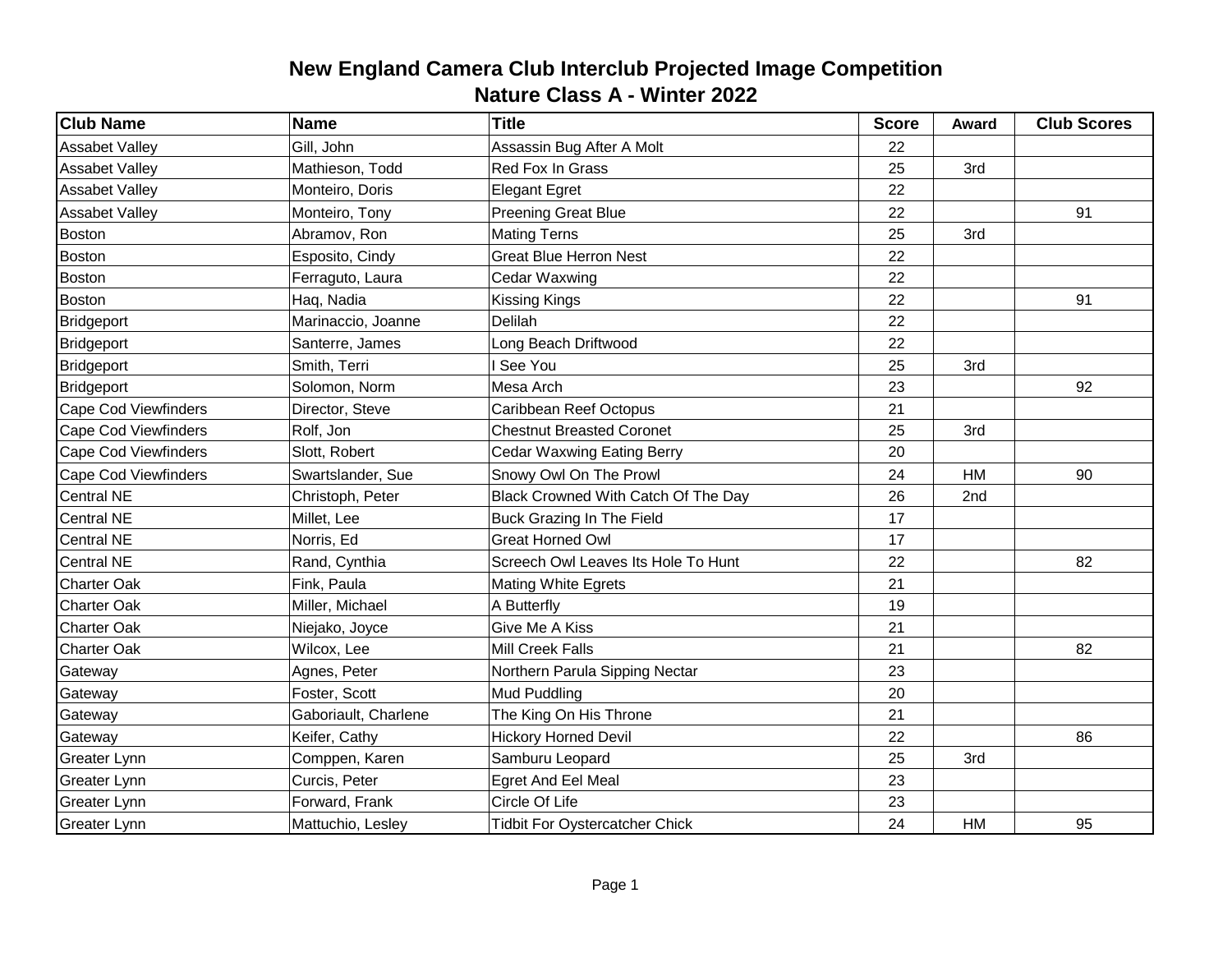| <b>Club Name</b>        | <b>Name</b>       | <b>Title</b>                          | <b>Score</b> | Award | <b>Club Scores</b> |
|-------------------------|-------------------|---------------------------------------|--------------|-------|--------------------|
| Housatonic              | Dingee, Dawn      | <b>Curious Fox Kit</b>                | 23           |       |                    |
| Housatonic              | Peters, lan       | <b>Roman Snails</b>                   | 19           |       |                    |
| Housatonic              | Swift, Raphael    | Mr Grey                               | 20           |       |                    |
| Housatonic              | Wilcox, Brian     | Goldfinch                             | 21           |       | 83                 |
| Manchester              | Boyer, Marian     | <b>Tiger Swallowtail On Milkweed</b>  | 20           |       |                    |
| Manchester              | Brunner, Tracy    | Leading The Way                       | 20           |       |                    |
| Manchester              | Sampath, Ravi     | Katmai Bears 341                      | 22           |       |                    |
| Manchester              | Turner, Sally     | Heron Delivery 1032                   | 23           |       | 85                 |
| Merrimack Valley        | Curtin, Jutta     | Eye On The Prize                      | 21           |       |                    |
| Merrimack Valley        | Curtin, Tom       | Hummingbird                           | 22           |       |                    |
| Merrimack Valley        | Lowe, John        | Osprey With Jack                      | 24           | HM    |                    |
| <b>Merrimack Valley</b> | Willis, Bill      | Spoonbill With Crayfish               | 23           |       | 90                 |
| Nashoba Valley          | Carey, Daniel     | <b>Grackle Feeds Fledgling</b>        | 20           |       |                    |
| Nashoba Valley          | Grace, Ray        | Red Tail Hawk Eating Mouse            | 22           |       |                    |
| Nashoba Valley          | Kay, James        | Japanese Beetles Mating               | 25           | 3rd   |                    |
| Nashoba Valley          | Setzer, Steve     | <b>Black Crown Heron With Alewife</b> | 24           | HM    | 91                 |
| New Haven               | Cuchara, Lisa     | <b>Tadpoles</b>                       | 21           |       |                    |
| New Haven               | Hackman, Victoria | <b>Better Make A Move</b>             | 22           |       |                    |
| New Haven               | Saldana, Denise   | Safe And Warm                         | 22           |       |                    |
| New Haven               | Vietzke, Barbara  | What A Catch                          | 21           |       | 86                 |
| North Haven             | Coulter, Jill     | Wanna Know A Secret                   | 23           |       |                    |
| North Haven             | Taft, Rick        | The Flume Nh On A Fall Morning        | 23           |       |                    |
| North Haven             | Whitmore, Darlene | Scram                                 | 22           |       |                    |
| North Haven             | Whitmore, Joe     | Catch Of The Day                      | 25           | 3rd   | 93                 |
| <b>Oxford Greens</b>    | Hudkins, Scott    | <b>Gold Finch</b>                     | 20           |       |                    |
| <b>Oxford Greens</b>    | Liang, Alice      | <b>Pretty Bluebird</b>                | 20           |       |                    |
| <b>Oxford Greens</b>    | Liang, David      | Flicker In Fall                       | 23           |       |                    |
| <b>Oxford Greens</b>    | Morton, Bill      | Gray Wolf                             | 21           |       | 84                 |
| Photo Society of RI     | Dorr, Susie       | Osprey With Red Fish                  | 22           |       |                    |
| Photo Society of RI     | Page, Deb         | The Others Need To Eat                | 21           |       |                    |
| Photo Society of RI     | Sorrell, Kimberly | A Fresh Catch                         | 22           |       |                    |
| Photo Society of RI     | Zuzarte, Karl     | Happy Tricolored Heron                | 21           |       | 86                 |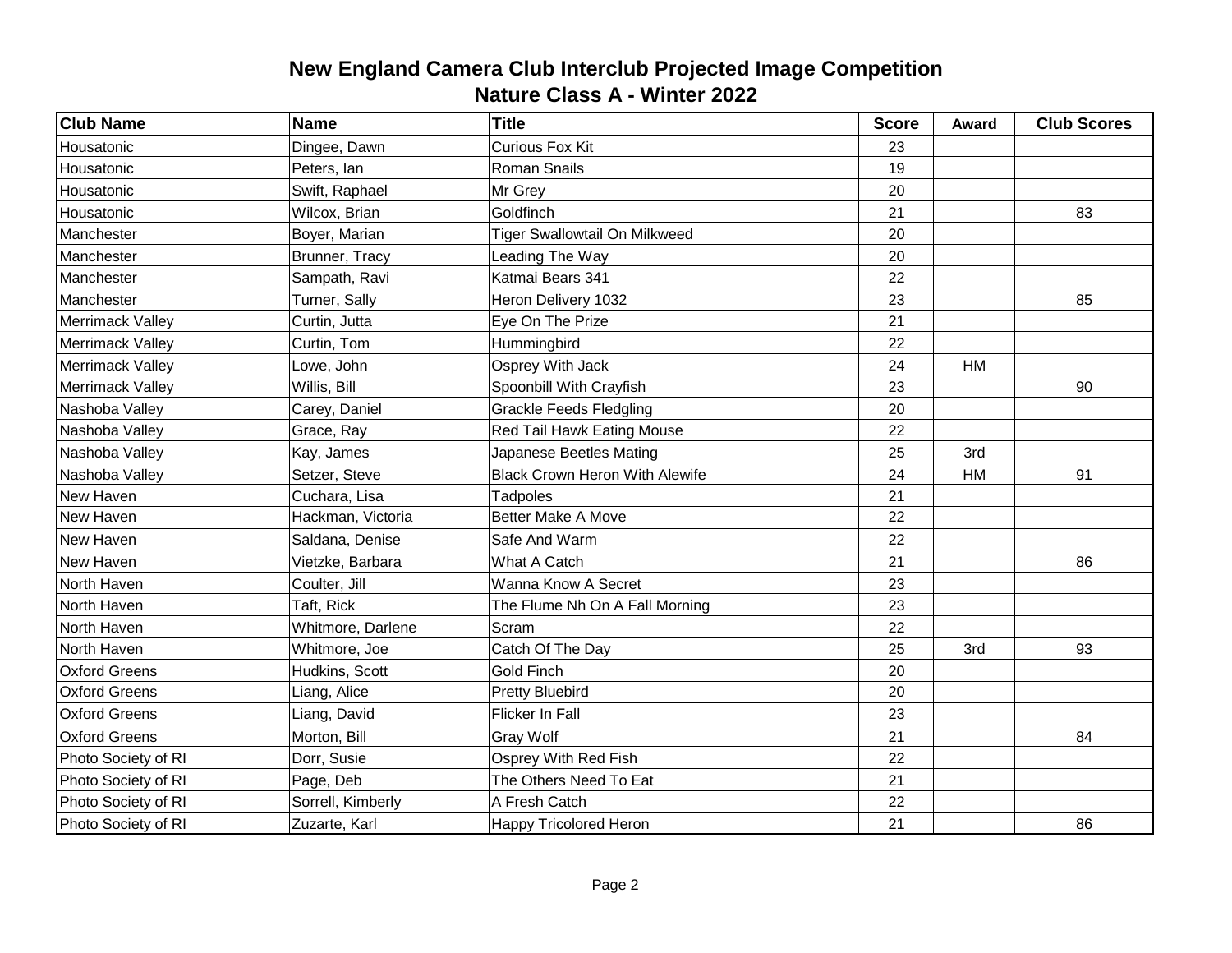| <b>Club Name</b>   | <b>Name</b>       | <b>Title</b>                   | <b>Score</b> | Award | <b>Club Scores</b> |
|--------------------|-------------------|--------------------------------|--------------|-------|--------------------|
| Simsbury           | Case, Susan       | I Hate Getting My Feet Wet     | 24           | HM    |                    |
| Simsbury           | Lord, Libby       | The Battle                     | 21           |       |                    |
| Simsbury           | Mcgarry, John     | Fly On Daisy                   | 22           |       |                    |
| Simsbury           | Sirkin, Bert      | Twins Chatty And Mum           | 24           | HM    | 91                 |
| Springfield        | Bellenoit, Rachel | Courting Great Blue Herons     | 22           |       |                    |
| Springfield        | Feroli, Jim       | Should I And Can I Fledge      | 22           |       |                    |
| Springfield        | Krawczyk, Barb    | Goldfinch Likes Thistle        | 21           |       |                    |
| Springfield        | Stratton, Tom     | Coyote Portrait                | 25           | 3rd   | 90                 |
| <b>Stony Brook</b> | Borrebach, Jim    | Down The Hatch                 | 21           |       |                    |
| <b>Stony Brook</b> | Dibattista, Jean  | Feeding Time                   | 22           |       |                    |
| <b>Stony Brook</b> | Fitzgerald, Karen | <b>Barred With Snake Lunch</b> | 27           | 1st   | 70                 |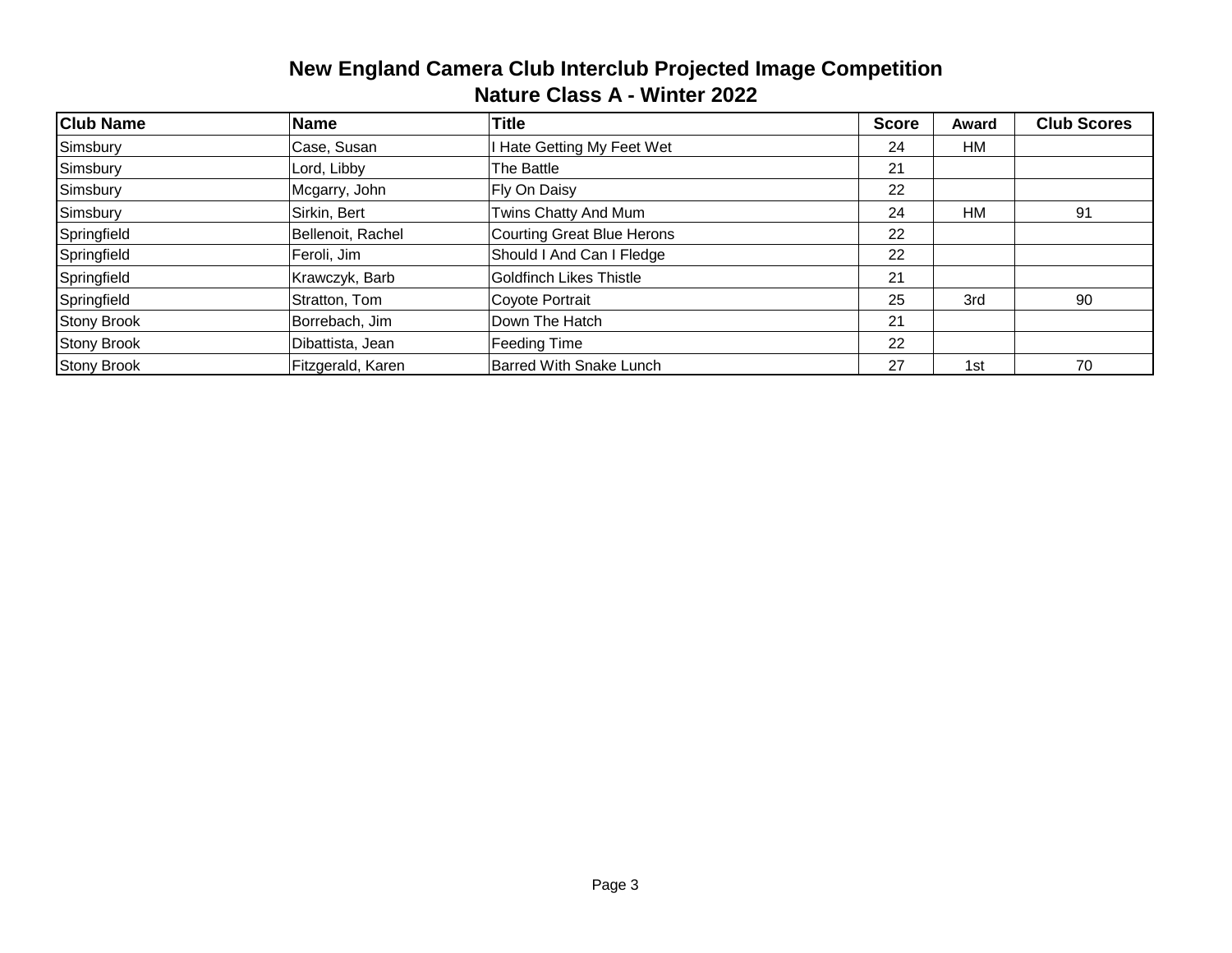| <b>Club Name</b>        | <b>Name</b>         | <b>Title</b>                             | <b>Score</b> | Award | <b>Club Scores</b> |
|-------------------------|---------------------|------------------------------------------|--------------|-------|--------------------|
| <b>Berkshire Museum</b> | Lynch Smith, Susan  | Swamp Magic                              | 17           |       |                    |
| <b>Berkshire Museum</b> | Mathys, John        | Valley In The Tetons                     | 19           |       |                    |
| <b>Berkshire Museum</b> | Whitman, Rosemarie  | Dandy Duck                               | 19           |       | 55                 |
| Brattleboro             | Interlande, Diane   | <b>Owl Resting</b>                       | 22           |       |                    |
| Brattleboro             | Miller, Donald      | Otter                                    | 21           |       |                    |
| <b>Brattleboro</b>      | Miller, Paul        | Pacific Waves                            | 20           |       |                    |
| Brattleboro             | Singleton, Tom      | Witch's Hat                              | 21           |       | 84                 |
| Candlewood              | Labor, Donna        | Just A Pretty Face                       | 17           |       |                    |
| Candlewood              | Simmons, Ed         | Dragon Fly                               | 19           |       |                    |
| Candlewood              | Tyrseck, Rick       | <b>Graceful Great Egret</b>              | 22           |       |                    |
| Candlewood              | Williams, Micheline | Female Cardinal In Snow                  | 20           |       | 78                 |
| Cape Cod Art Center CC  | Brown, Meryl        | Nap Time                                 | 19           |       |                    |
| Cape Cod Art Center CC  | Lafargue, Lori      | Bumble Bee Collecting Pollen On Lavender | 20           |       |                    |
| Cape Cod Art Center CC  | Macdonald, Douglas  | <b>Black Skimmer Feeding</b>             | 21           |       |                    |
| Cape Cod Art Center CC  | Newlin, Susan       | Sharing A Morsel                         | 25           | 2nd   | 85                 |
| <b>CT Valley</b>        | Chow, Peter         | Lone Tree                                | 22           |       |                    |
| <b>CT Valley</b>        | Davis, Harcourt     | <b>Fish Slider</b>                       | 20           |       |                    |
| <b>CT Valley</b>        | Filepp, Victor      | Supplication                             | 20           |       |                    |
| <b>CT Valley</b>        | Newborg, Michael    | Skipper On An Autmn Joy                  | 19           |       | 81                 |
| Eastern Maine           | Hartt, Mary         | Hungry Egret                             | 24           | 3rd   |                    |
| <b>Eastern Maine</b>    | Littlefield, Karen  | Eagle's Lunch                            | 23           | HM    |                    |
| <b>Eastern Maine</b>    | Sherwood, Larry     | <b>Sneaky Snakey</b>                     | 19           |       |                    |
| <b>Eastern Maine</b>    | Woodworth, Diane    | <b>Quiet Time</b>                        | 21           |       | 87                 |
| <b>Fall River</b>       | Anderson, Lorraine  | <b>Always Hunting</b>                    | 20           |       |                    |
| <b>Fall River</b>       | Corriveau, Don      | Shake It Off                             | 19           |       |                    |
| <b>Fall River</b>       | Ellinwood, Cal      | Fly By                                   | 22           |       |                    |
| <b>Fall River</b>       | Wilson, Andy        | <b>Big Lunch</b>                         | 22           |       | 83                 |
| Flagpole                | Babyak, Michelle    | Osprey And His Lunch                     | 22           |       |                    |
| Flagpole                | Earnshaw, Toni      | A Leopards Gaze                          | 23           | HM    |                    |
| Flagpole                | Schill, Sandy       | <b>Hunting For Worms</b>                 | 20           |       |                    |
| Flagpole                | Slawitschek, Katie  | A Watchful Eye                           | 23           | HM    | 88                 |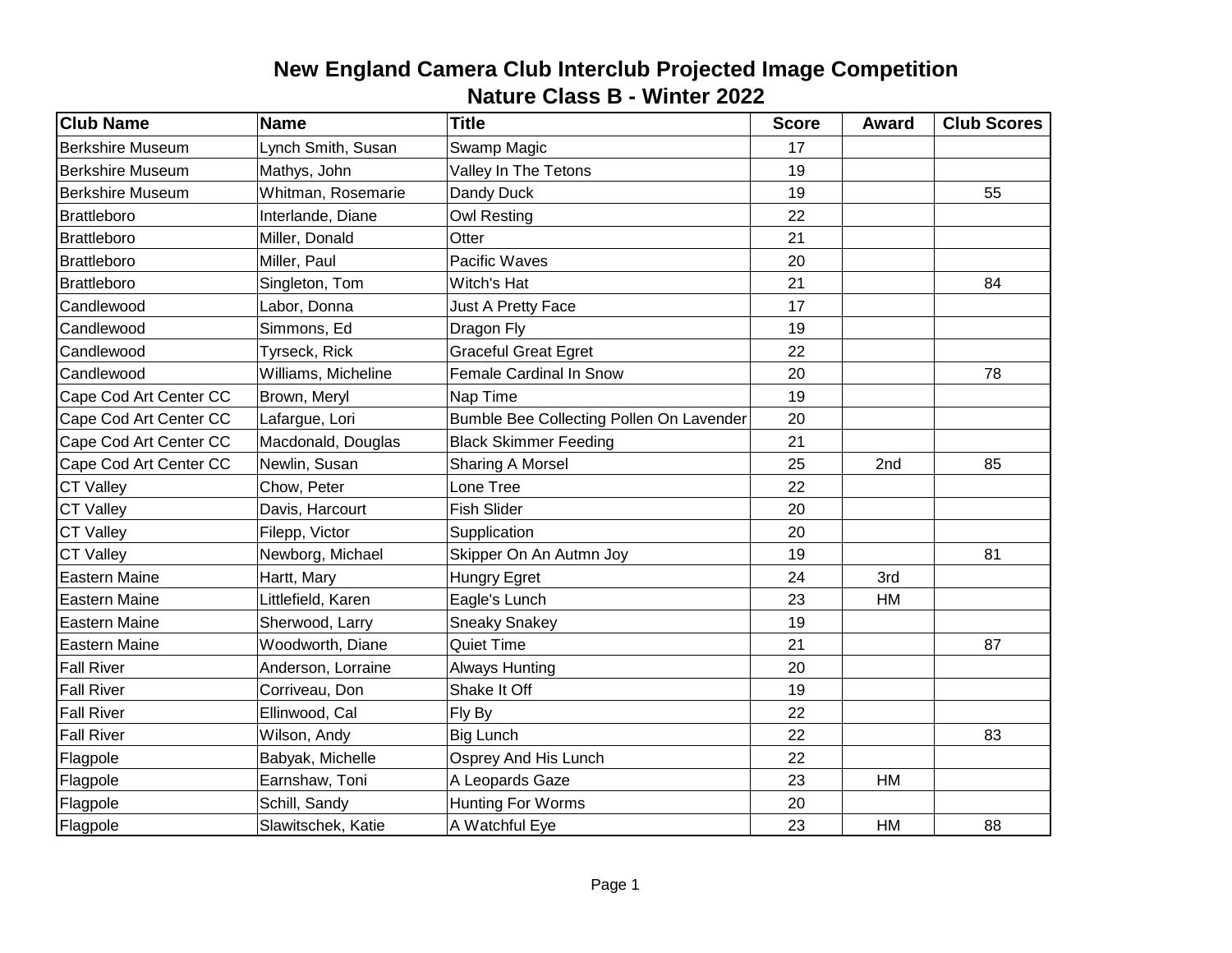| <b>Club Name</b>        | <b>Name</b>         | <b>Title</b>             | <b>Score</b> | Award | <b>Club Scores</b> |
|-------------------------|---------------------|--------------------------|--------------|-------|--------------------|
| Hockomock               | Albro, Carl         | <b>Blue Jay Landing</b>  | 22           |       |                    |
| <b>Hockomock</b>        | Castro, Ginny       | <b>Frosty Morning</b>    | 20           |       |                    |
| <b>Hockomock</b>        | Creswick, Bernie    | Splish Splash            | 24           | 3rd   |                    |
| <b>Hockomock</b>        | McHugh, Janet       | Kingbird                 | 23           | HM    | 89                 |
| Lakes Region            | Dane, Arabella      | Splash                   | 19           |       |                    |
| Lakes Region            | Nahill, Sharon      | Nesting Anhinga          | 20           |       |                    |
| Lakes Region            | Robusto, Dan        | <b>Bluefooted Booby</b>  | 20           |       |                    |
| Lakes Region            | Seavey, Forrest     | Osprey In Flight         | 21           |       | 80                 |
| <b>Litchfield Hills</b> | Grossmann, David    | Red Bellied Woodpecker   | 21           |       |                    |
| <b>Litchfield Hills</b> | Krampitz, Michael   | Put It On My Bill        | 21           |       |                    |
| Litchfield Hills        | Malley, Collen      | Soft & Serene            | 23           | HM    |                    |
| <b>Litchfield Hills</b> | Tullock, Jan        | Major & Minor Mushrooms  | 19           |       | 84                 |
| <b>NE Shutterbugs</b>   | Brusa, Lee          | Liftoff                  | 22           |       |                    |
| <b>NE Shutterbugs</b>   | Gee, Cindylee       | Eagle And Fish           | 21           |       |                    |
| NE Shutterbugs          | Miller, Donna       | I Am The Boss            | 23           | HM    |                    |
| NE Shutterbugs          | Taylor, Sandy       | Common Loon On Alert     | 22           |       | 88                 |
| North Country           | Hoffman, Pat        | Can Almost Taste A Seal  | 20           |       |                    |
| North Country           | Irwin, Bob          | Hosta                    | 19           |       |                    |
| <b>North Country</b>    | Keator, John        | First Look At The World  | 17           |       |                    |
| North Country           | Provencher, Allison | Dahlia Layers            | 16           |       | 72                 |
| Photographers Forum     | Kalem lii, George   | Around The Pond          | 20           |       |                    |
| Photographers Forum     | Paul, Lorraine      | House Sparrow            | 19           |       |                    |
| Photographers Forum     | Ramer, Sharon       | <b>Iceland Serenity</b>  | 22           |       |                    |
| Photographers Forum     | Robinson, Barry     | Redwing Blackbird        | 17           |       | 78                 |
| Quiet Corner            | Estevez, Celeste    | <b>Bluebird Lookback</b> | 20           |       |                    |
| <b>Quiet Corner</b>     | Hyatt, Drew         | <b>Malibu Sunset</b>     | 26           | 1st   |                    |
| Quiet Corner            | Sibicky, Joanne     | I Can Walk On Water      | 20           |       |                    |
| Quiet Corner            | Silsbee, David      | <b>Dinner Time</b>       | 24           | 3rd   | 90                 |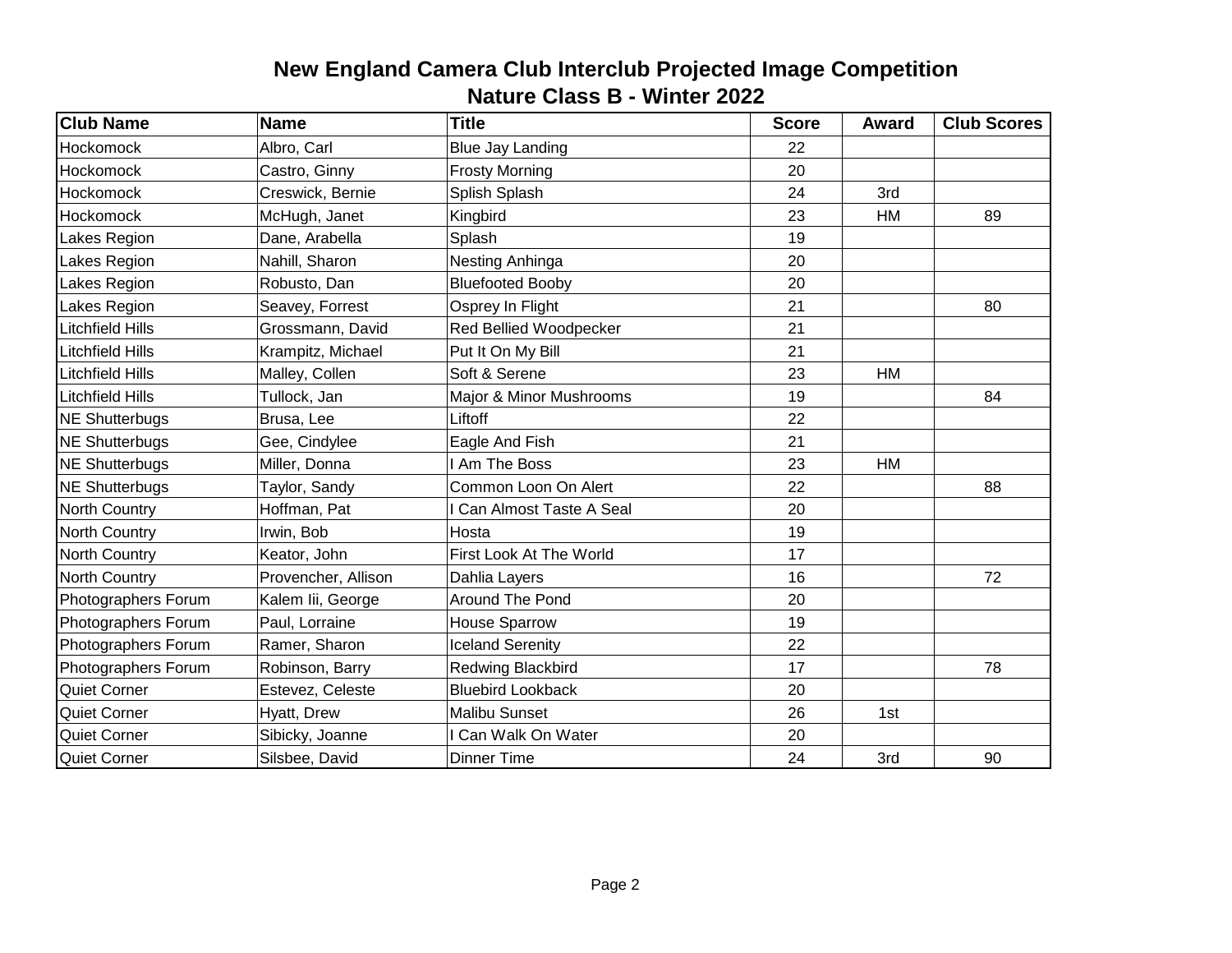| <b>Club Name</b>    | <b>Name</b>          | <b>Title</b>                        | <b>Score</b> | Award | <b>Club Scores</b> |
|---------------------|----------------------|-------------------------------------|--------------|-------|--------------------|
| Seacoast            | Campbell, Nancy      | Early Morning Loon                  | 21           |       |                    |
| Seacoast            | Colacino, Sharon     | Costa Rican Tree Frog               | 23           | HM    |                    |
| Seacoast            | Mickey, Sue          | Eagle Canada                        | 23           | HM    |                    |
| Seacoast            | Tutinas, Lisa        | Ltutak Cub                          | 21           |       | 88                 |
| Seven Hills         | Gomes, Sue           | Deer Eating                         | 22           |       |                    |
| <b>Seven Hills</b>  | Loomer, Deb          | Ethereal Fog At Bear Glacier Lagoon | 22           |       |                    |
| Seven Hills         | Wolanski, Michael    | Antelope                            | 21           |       |                    |
| Seven Hills         | Wright, Nancy        | <b>Snack Time</b>                   | 20           |       | 85                 |
| <b>Upper Cape</b>   | Beach, Phil          | Great Blue Heron With Sole          | 21           |       |                    |
| <b>Upper Cape</b>   | Olshansky, Bob       | Glaring Leopard                     | 22           |       |                    |
| <b>Upper Cape</b>   | Smith, Rosemary      | Double Pose                         | 21           |       |                    |
| <b>Upper Cape</b>   | Wachtel, David       | <b>Barred Owl</b>                   | 23           | HM    | 87                 |
| <b>Whaling City</b> | Catterall, Dennis    | <b>Turtle Rock</b>                  | 17           |       |                    |
| <b>Whaling City</b> | Fanning, Hugh        | Doe On Gooseberry                   | 19           |       |                    |
| <b>Whaling City</b> | Joseph, Marjorie     | Lemur Portrait                      | 24           | 3rd   |                    |
| <b>Whaling City</b> | Rosperich, Christine | Showdown In The Saltmarsh           | 22           |       | 82                 |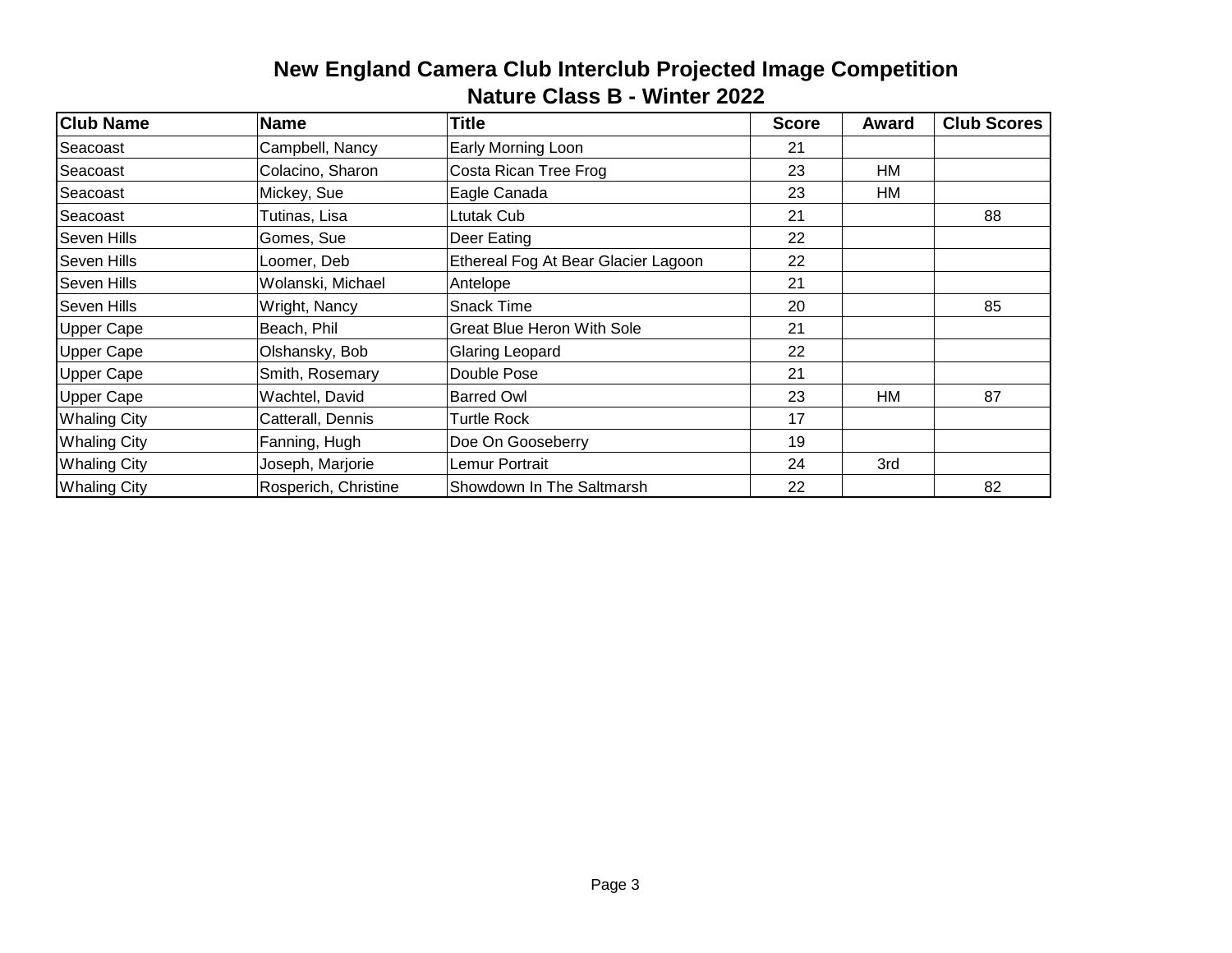# **NECCC Projected Image Interclub Competition Nature Class A 2021-2022 Summary Scores**

|                       | <b>Fall 2021</b> |              |              | Winter 2022  |              | Spring 2022  | Grand        | <b>Final</b> |
|-----------------------|------------------|--------------|--------------|--------------|--------------|--------------|--------------|--------------|
| <b>Club</b>           | <b>Score</b>     | <b>Place</b> | <b>Score</b> | <b>Place</b> | <b>Score</b> | <b>Place</b> | <b>Total</b> | <b>Place</b> |
| <b>Assabet Valley</b> | $\overline{93}$  | 1st          | 91           |              |              |              | 184          |              |
| Nashoba Valley        | 92               | 3rd          | 91           |              |              |              | 183          |              |
| Simsbury              | 92               | 3rd          | 91           |              |              |              | 183          |              |
| Cape Cod Viewfinders  | 91               |              | 90           |              |              |              | 181          |              |
| Gateway               | 93               | 1st          | 86           |              |              |              | 179          |              |
| Greater Lynn          | 83               |              | 95           | 1st          |              |              | 178          |              |
| <b>Boston</b>         | 83               |              | 91           |              |              |              | 174          |              |
| Bridgeport            | 82               |              | 92           | 3rd          |              |              | 174          |              |
| Springfield           | 84               |              | 90           |              |              |              | 174          |              |
| Merrimack Valley      | 83               |              | 90           |              |              |              | 173          |              |
| <b>Oxford Greens</b>  | 89               |              | 84           |              |              |              | 173          |              |
| Photo Society of RI   | 84               |              | 86           |              |              |              | 170          |              |
| New Haven             | 83               |              | 86           |              |              |              | 169          |              |
| North Haven           | 76               |              | 93           | 2nd          |              |              | 169          |              |
| Manchester            | 82               |              | 85           |              |              |              | 167          |              |
| Central NE            | 84               |              | 82           |              |              |              | 166          |              |
| Charter Oak           | 83               |              | 82           |              |              |              | 165          |              |
| Housatonic            | 81               |              | 83           |              |              |              | 164          |              |
| Quinebaug Valley      | 71               |              |              |              |              |              | 71           |              |
| <b>Stony Brook</b>    |                  |              | 70           | $\ast$       |              |              | 70           |              |
|                       |                  |              |              |              |              |              |              |              |
|                       |                  |              |              |              |              |              |              |              |